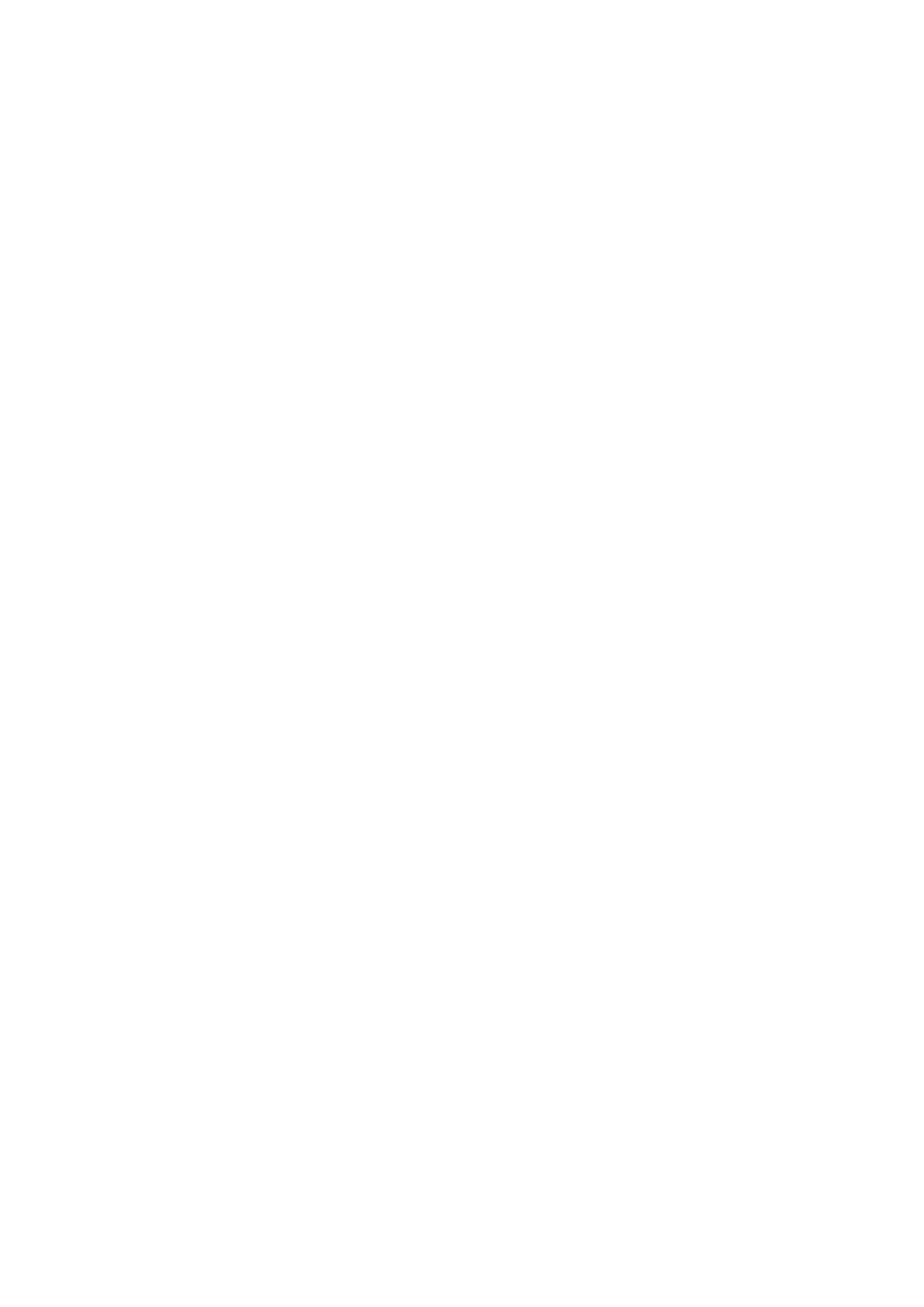Cover: Detail of Louis Buvelot, Painting of crude huts at South Melbourne or Fishermans Bend, 1866 (State Library of Victoria)

Context Pty Ltd 2017

Project Team: Chris Johnston, Project manager, facilitator Dr Helen Doyle, Principal author

#### **Report Register**

This report register documents the development and issue of the report entitled *Project Report* undertaken by Context Pty Ltd in accordance with our internal quality management system.

| <b>Project</b><br>No. | <b>Issue</b><br>No. | <b>Notes/description</b>                           | <b>Issue</b><br><b>Date</b> | <b>Issued to</b> |
|-----------------------|---------------------|----------------------------------------------------|-----------------------------|------------------|
| 2190                  |                     | Draft Social History Resources,<br>Fishermans Bend | 1.08.2017                   | Andrea Kleist    |
| 2190                  |                     | Final Social History Resources,<br>Fishermans Bend | 15.8.2017                   | Andrea Kleist    |

### **Context Pty Ltd**

22 Merri Street, Brunswick VIC 3056

Phone 03 9380 6933 Facsimile 03 9380 4066

Email context@contextpl.com.au Web www.contextpl.com.au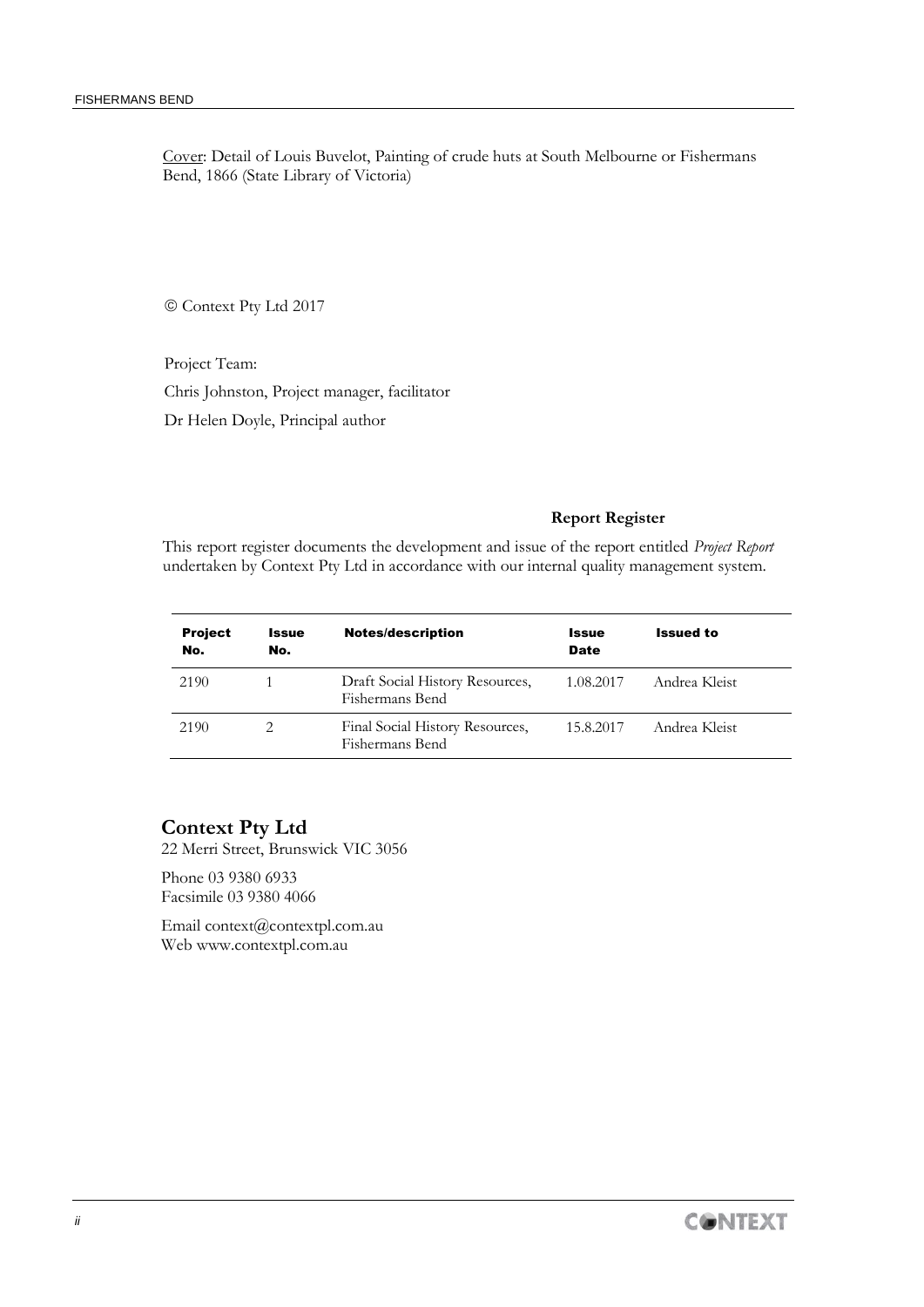# **CONTENTS**

| 1            | <b>WELCOME</b>                               | 1              |
|--------------|----------------------------------------------|----------------|
|              | Introduction                                 | 1              |
|              | Types of resources                           | 1              |
|              | Online research                              | $\overline{2}$ |
|              | Abbreviations used in this report            | $\overline{2}$ |
|              | Key Libraries, Archives and Online locations | $\overline{2}$ |
| $\mathbf{2}$ | <b>DOCUMENTARY RESOURCES BY SUBJECT AREA</b> | 4              |
|              | A starting point                             | 5              |
|              | 2.1 Aboriginal history                       | 6              |
|              | 2.2 Industry                                 | 7              |
|              | 2.3 Community and social life                | 9              |
|              | 2.4 Social welfare                           | 11             |
|              | 2.5 Urban development                        | 12             |
|              | 2.6 Roads, railways and transport            | 13             |
|              | 2.7 Working life                             | 14             |
|              | 2.8 Schools and churches                     | 16             |
|              | 2.9 Sport and recreation                     | 17             |
|              | 2.10 Housing (and individual buildings)      | 18             |
|              | 2.11 Conservation                            | 19             |
| 3            | <b>IMAGES, MAPS AND PLANS</b>                | 20             |
| 4            | <b>CONCLUSION</b>                            | 21             |
|              | <b>APPENDIX 1: ONLINE LINKS</b>              | 22             |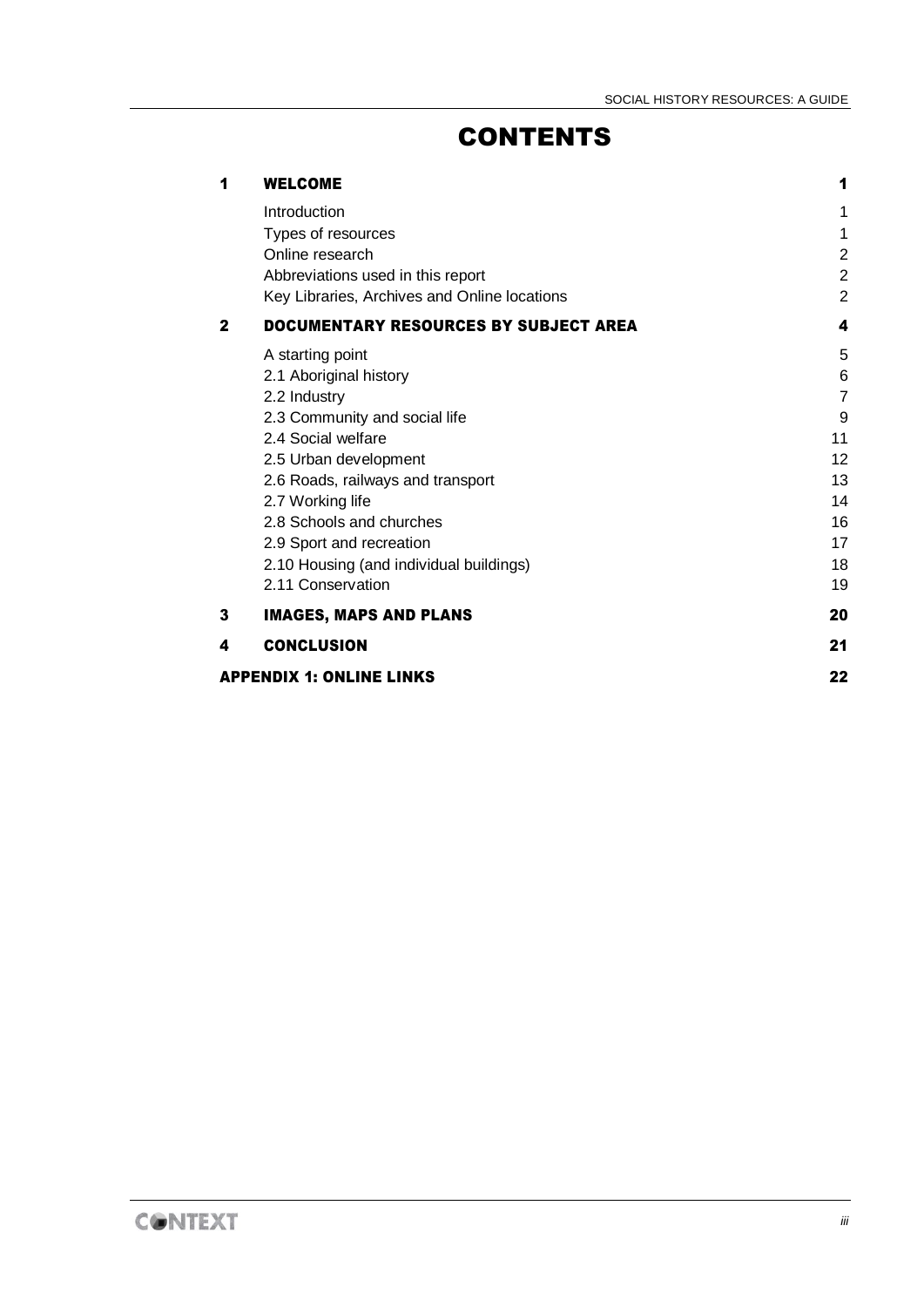FISHERMANS BEND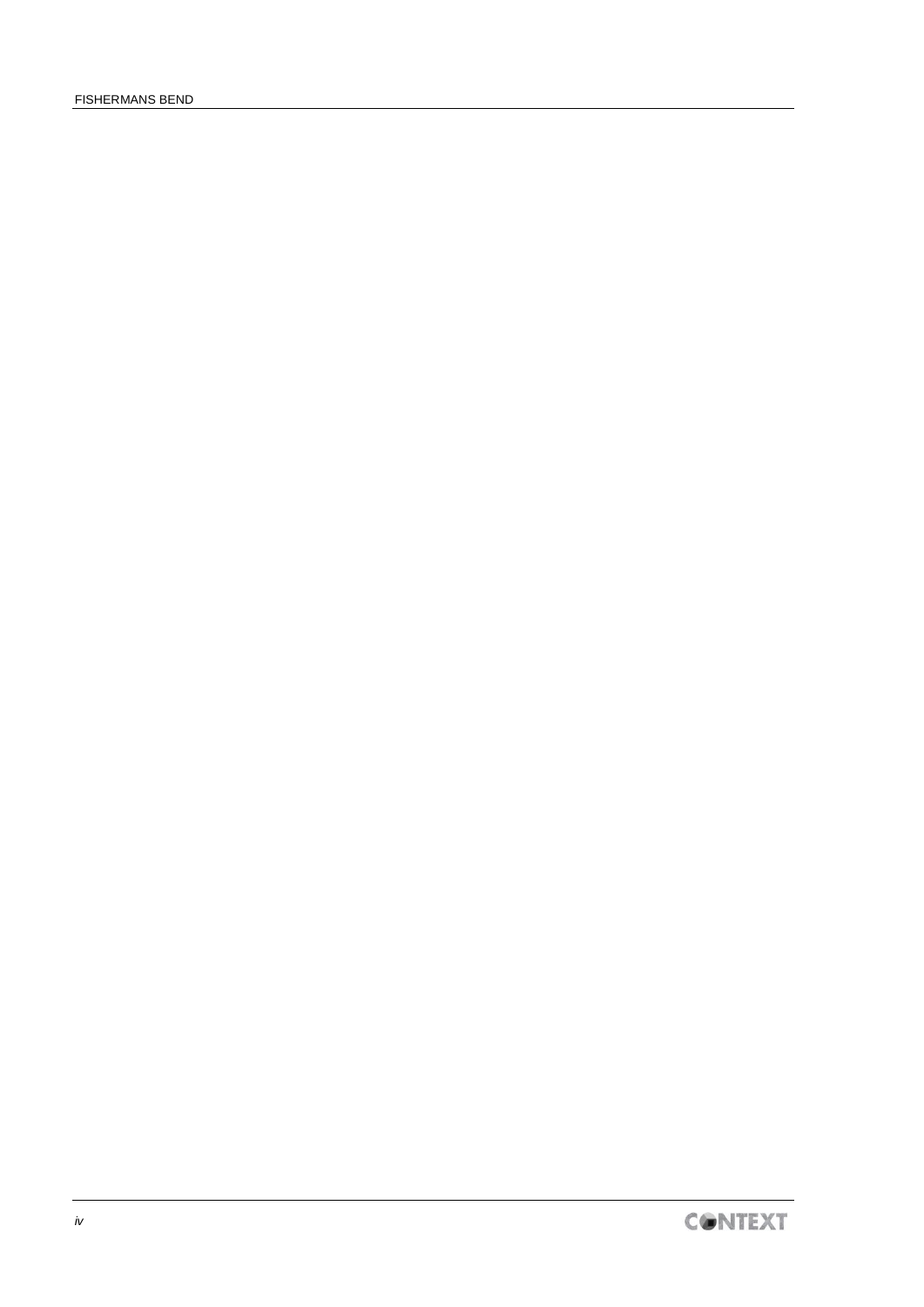# <span id="page-5-1"></span><span id="page-5-0"></span>1 WELCOME

#### Introduction

This Guide is designed to help you explore the social history of Fishermans Bend. It contains a range of useful historical resources, including original documents, photographs and images, local and industrial histories.

The Guide is designed for those:

- Researching a person or family
- Researching a neighbourhood or community
- Researching a building
- Researching industrial history
- Heritage place research
- Environmental history.

This Guide can be read in conjunction with the document 'Life at the Bend: A social history of Fishermans Bend'. This document includes a detailed list of references that may also be of interest to the reader. The intent of this Guide is not to provide the same comprehensive list of sources but to guide research through particular subject areas of research and types of records.

There is a rich array of resources relevant to the history of Fishermans Bend, which are located in many different sources and repositories, including libraries, historical societies, and university archives. Much of this material is available online and web links are provided where available.

#### <span id="page-5-2"></span>Types of resources

The Resources Guide has been designed to be easy to use, and identifies four broad types of resources:

- 1. Documentary resources
- 2. Images
- 3. Maps and plans.
- 4. Digital resources.

**1 Documentary resources:** Documentary resources are text-based, and cover a wide range of document types and subject matter. Broadly, they can include archival material such as manuscripts and diaries, published records, unpublished reports, newspapers and digital records. Much documentary material is held in public libraries.

**2 Images:** Historical images of Fishermans Bend are held in a large number of public repositories, many of which are online.

**3 Maps and plans:** Historical maps and plans relating to the subject area record such things as the natural landscape and changes to landforms over time, the development of transport routes, building development, the allocation of Crown land and freehold land, changing municipal boundaries, land zoning, and proposed developments.

Section 3 lists the relevant repositories and their respective holdings for **Images** and **Maps and Plans.**

**4 Digital resources:** While there is a wealth of material now available on the web, a large amount of this is simply digitised forms of documentary records (books and reports), images and maps, which may also be available (albeit sometimes not easily accessible) in hard copy elsewhere. Some digitised records that are text searchable, however, have a significant new function. A good example is digitised newspapers, many of which are unavailable in hard copy due to conservation concerns. Runs of many Victorian newspapers are available on microfilm but this format is unwieldy and slow as a research tool. Digitised newspapers that are text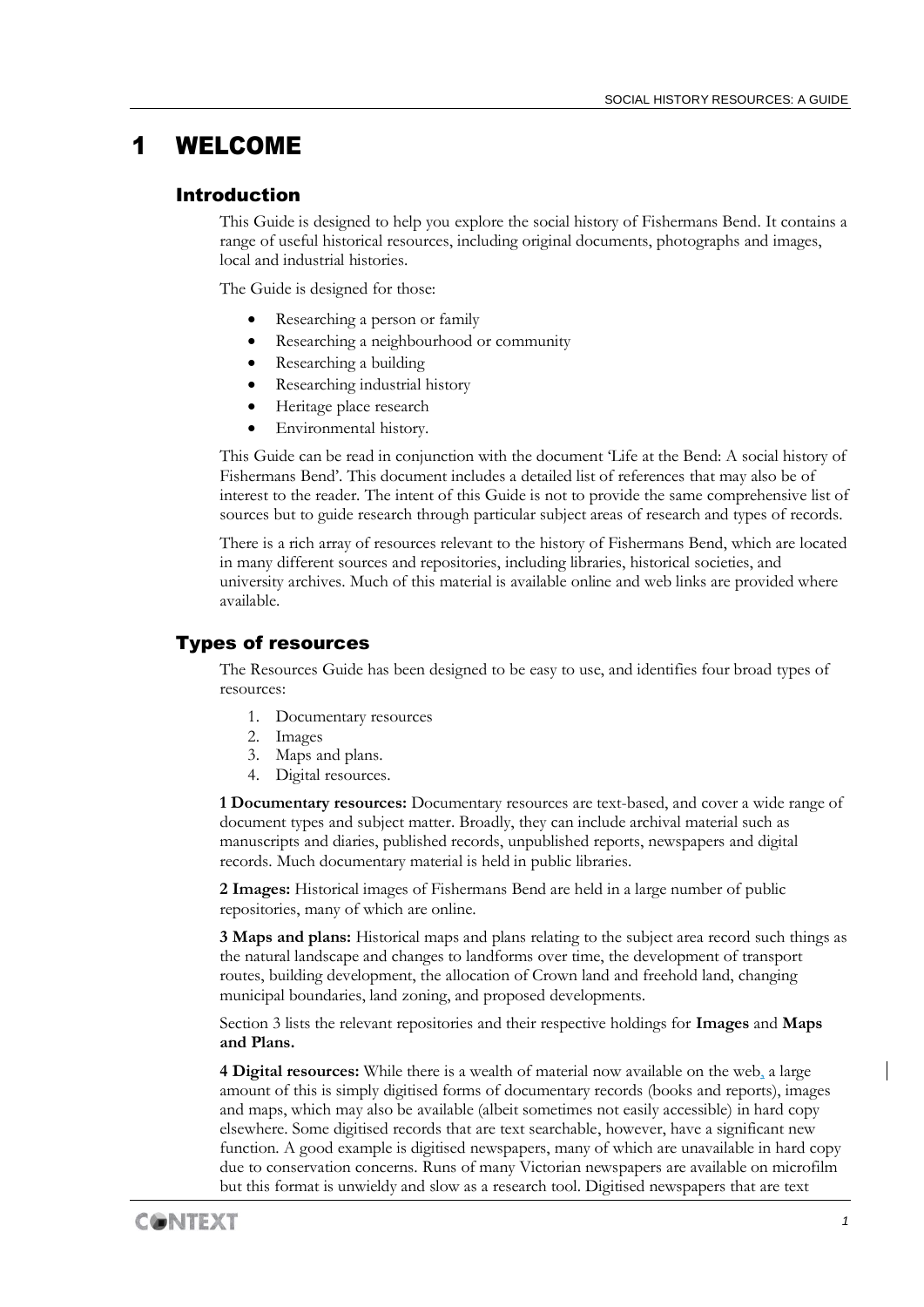searchable under the NLA's Trove platform have emerged as a new source in themselves. The ability to search a topic in great detail across many newspapers at once makes Trove an invaluable tool.

There are other exclusively web-based resources that can also be used. These include blogs and interactive websites, Facebook pages, and other tools such as Pinterest and Flickr.

The web links for relevant resources are listed in Appendix 1 and can also be accessed via hypertext links in this document.

#### <span id="page-6-0"></span>Online research

When searching online, using search engines and online collections, it's important to remember that resources – especially images – may not always be find-able using the term 'Fishermans Bend' so always try other search terms: for example, use the alternate spelling of 'Fisher**men**s Bend, as well as these terms: Hobsons Bay, Sandridge Bend, Sandridge Flats, lower Yarra, Port Melbourne, Emerald Hill and South Melbourne. As well as specific names and places and businesses, you might also use general associated terms, such as harbour works (harbor works), noxious industry, fishing, manufacturing

In many cases with online databases it is best to use fewer key words rather than to try to be too specific. As a general rule, try to think laterally when researching.

### <span id="page-6-1"></span>Abbreviations used in this report

| ANU          | Australian Catholic University                          |
|--------------|---------------------------------------------------------|
| <b>DELWP</b> | Department of the Environment, Land, Water and Planning |
| <b>NAA</b>   | National Archives of Australia                          |
| NLA          | National Library of Australia                           |
| <b>PPCC</b>  | Port Phillip City Collection                            |
| <b>PMHPS</b> | Port Melbourne Historical and Preservation Society      |
| PMI          | Prahran Mechanics Institute Library                     |
| <b>PROV</b>  | Public Record Office Victoria                           |
| <b>RHSV</b>  | Royal Historical Society of Victoria                    |
| <b>SLNSW</b> | State Library of New South Wales                        |
| <b>SLV</b>   | State Library Victoria                                  |
| UMA          | University of Melbourne Archives                        |
| <b>VPRS</b>  | Victorian Public Record Series                          |

#### <span id="page-6-2"></span>Key Libraries, Archives and Online locations

#### **State Library Victoria SLV**

SLV is the primary public library in Victoria. It has vast holdings of published and unpublished works, as well as a large collection of maps and images, many of which are online.

#### **Public Record Office Victoria PROV**

https://www.slv.vic.gov.au/

https://www.prov.vic.gov.au/

PROV is the central archives of the Victorian Government which includes in its holdings the records of Crown lands correspondence files, records of Victorian government schools, municipal records and records of the Melbourne Harbor Trust. It also holds a large number of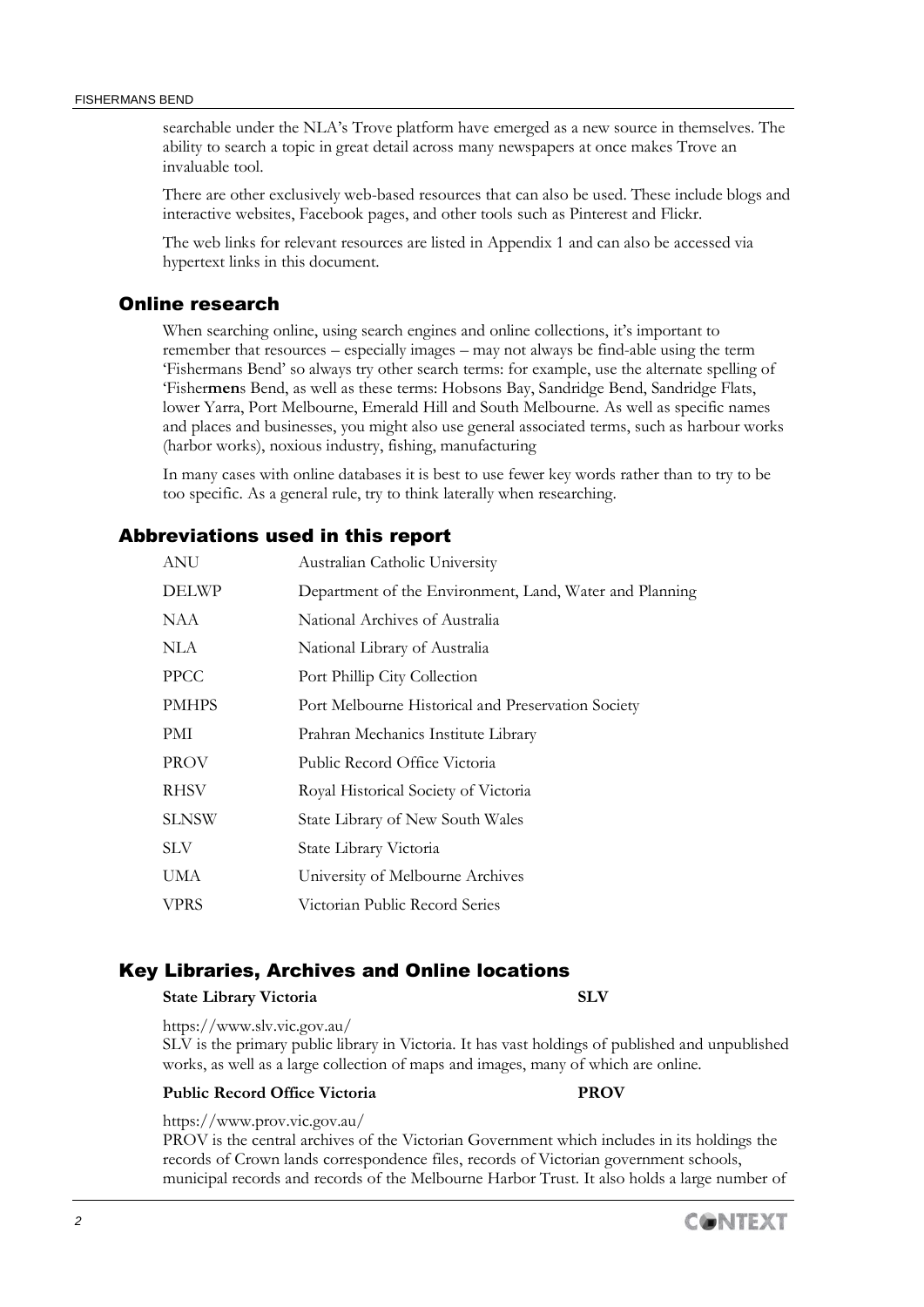relevant early maps and plans which form part of its Historic Plans Collection, and many historical images, both digitised and not digitised.

### **Royal Historical Society of Victoria RHSV**

### http://www.historyvictoria.org.au/collections

RHSV is Victoria's premier historical society and holds in its collection a large number of early manuscripts and a comprehensive library of published works in Victorian local history. It also has a large image collection (but these are not available online). There is an online catalogue available to navigate the RHSV collection of publications and manuscripts, but this is best to be viewed in person at their Melbourne premises.

### **Port Phillip City Collection PPCC**

http://catalogue.portphillip.vic.gov.au

The Port Phillip City Collection holds in its collection local government records associated with the former local government municipalities of South Melbourne and Port Melbourne. It also has a useful online image collection.

#### **Port Melbourne Historical & Preservation Society PMHPS**

http://www.pmhps.org.au/category/collection/

The PMHPS website includes a range of local history resources, including publications, unpublished works, reports, manuscripts, company records, and historic photos.

#### **Port Places**

https://www.portplaces.com/

Port Places is a blog about the history and heritage of Port Melbourne written by Janet Bolitho. It offers reflective discussions on a range of heritage issues and many tantalising snippets of local history.

#### **Prahran Mechanics Institute Library PMI**

#### https://www.pmi.net.au/

The Prahran Mechanics Institute Library is a local lending library located in Prahran which holds an important collection of Victorian local history, mainly publications and reports. Resources can be borrowed by library members.

#### **Trove**

#### http://trove.nla.gov.au/

Trove is an online resources platform, which is a useful tool for historical research. It includes a number of searchable digitised Melbourne newspapers and several local newspapers in its online collection. It can also search for images and maps across a number of repositories at once.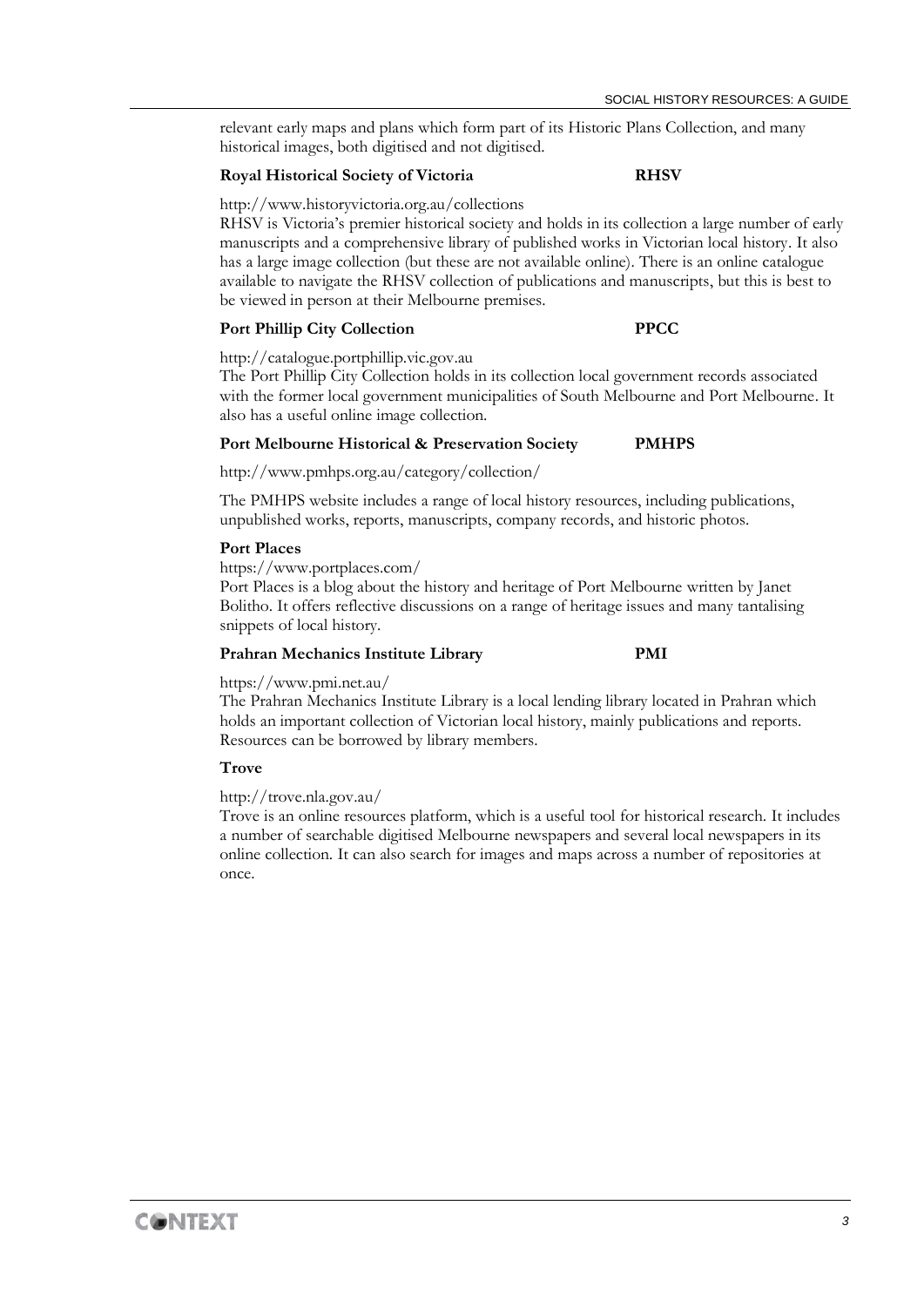# <span id="page-8-0"></span>2 DOCUMENTARY RESOURCES BY SUBJECT AREA

The first section – **A starting point** – includes broad histories that include useful material on Fishermans Bend plus local histories. This section is a good starting point for research.

The following sections are by subject area, loosely following the identified themes in the Fishermans Bend Social History:

- 2.1 Aboriginal history
- 2.2 Industry
- 2.3 Community and social life
- 2.4 Social welfare
- 2.5 Urban development
- 2.6 Roads and transport
- 2.7 Working life
- 2.8 Schools and churches
- 2.9 Sport and recreation
- 2.10 Housing (and individual buildings)
- 2.11 Conservation

Under each subject heading a table provides selected key references. Each table presents the relevant resources arranged according to: record type; description (for published materials this is author, date, title and publisher); and location. A sample table for the **Industrial history** of the study area is given below:

| <b>TYPE</b>                         | <b>DESCRIPTION</b>                                                                                             | <b>LOCATION</b>           |
|-------------------------------------|----------------------------------------------------------------------------------------------------------------|---------------------------|
| <b>Archival</b>                     |                                                                                                                |                           |
| Government records                  | Crown land correspondence files, VPRS<br>5357                                                                  | <b>PROV</b>               |
| Company records                     | Felton Grimwade & Co. records                                                                                  | UMA                       |
| <b>Published records</b>            |                                                                                                                |                           |
| Company and business<br>histories   | Geoffrey Blainey, Jumping over the Wheel, 1993                                                                 | SLV                       |
| Government inquiries<br>and reports | Noxious Trades, 1872                                                                                           | <b>SLV</b>                |
| Newspapers                          | [various]                                                                                                      | Trove                     |
| <b>Unpublished reports</b>          |                                                                                                                |                           |
| Historical report                   | David Moloney, 'A History of the Melbourne<br>Glass Bottle Works Site' 2012', prepared for<br>Museum Victoria. | Hobsons<br>Bay<br>Library |
| Electronic resources                |                                                                                                                |                           |
| Historical reports                  | Jepert, J.L. 1993. 'Fishermens Bend: A centre<br>of aviation'                                                  | Online                    |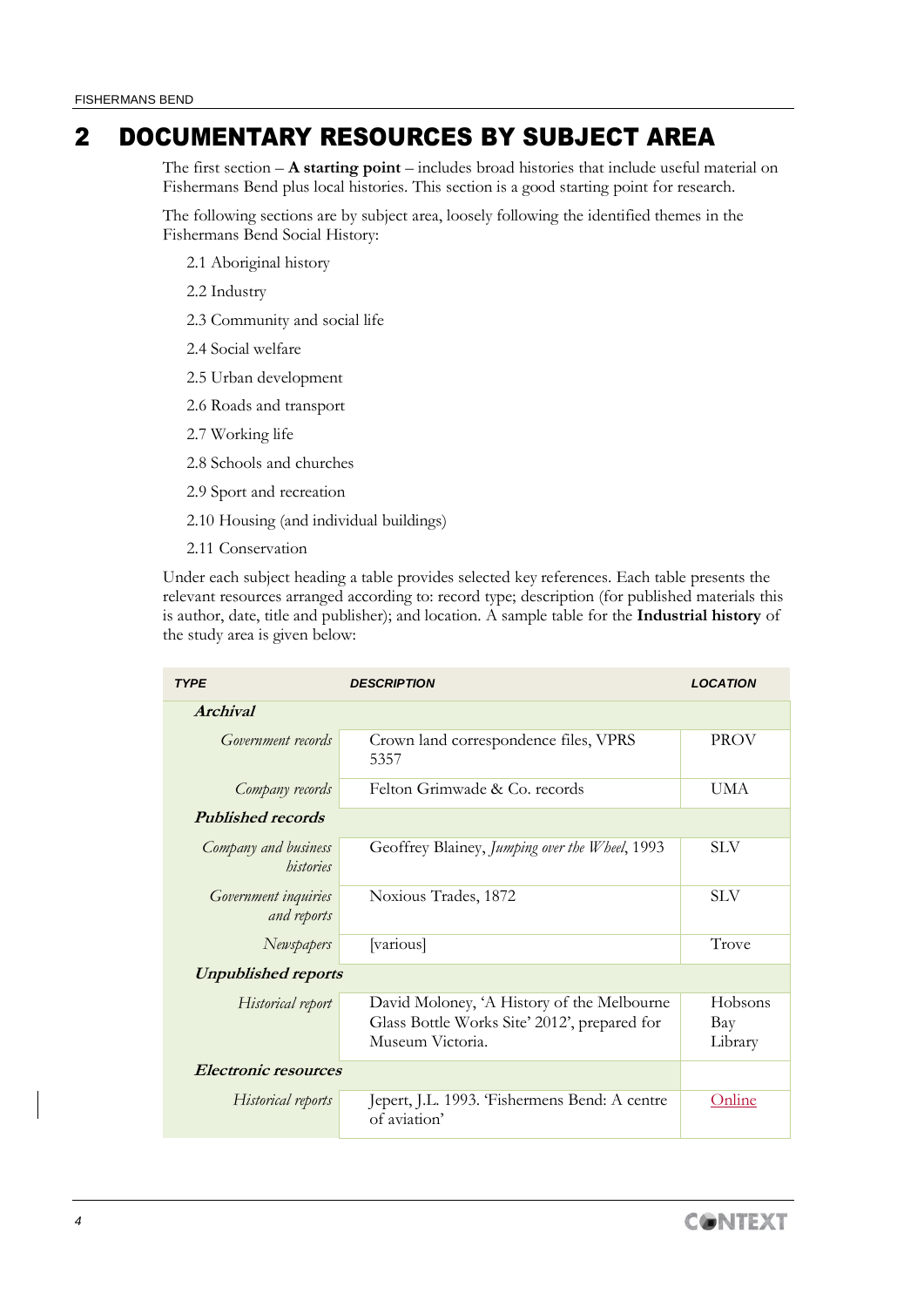### <span id="page-9-0"></span>A starting point

The following resources provide useful background to the history and development of Melbourne and Victoria in general, and an historical content for the social history of Fishermans Bend.

These histories are widely available in local libraries, via inter-library loan, or through the State Library of Victoria.

#### General histories (Victoria and Melbourne)

Broome, Richard 1984. *Arriving*. Fairfax, Syme & Weldon, McMahons Point.

Davison, Graeme 1978. *The Rise and Fall of Marvellous Melbourne*. Melbourne University Press, Carlton.

Dingle, Tony 1984. *Settling*. Fairfax, Syme & Weldon, McMahons Point.

Lewis, Miles et al. 1995. *Melbourne: The city's history and development*. City of Melbourne.

Otto, Kristin 2009. *Yarra: A diverting history*. Text Publishing, Melbourne.

Presland, Gary 2014. *First People: The Eastern Kulin of Melbourne, Port Phillip & Central Victoria*. Museum Victoria, Melbourne.

Priestly, Susan 1984. *Making their Mark*. Fairfax, Syme & Weldon, McMahons Point.

Shaw, A.G.L. 1996. *A History of the Port Phillip District: Victoria before Separation*. The Miegunyah Press, Carlton.

Sutherland, Alexander (ed.) 1888. *Victoria and Its Metropolis*. Vol. 2. McCarron Bird & Cameron, Melbourne.

#### Local histories

A number of general local histories offer insights into many aspects of the social history of Fishermans Bend.

Borke, Sigrid 2000. *In and Out of Port: Voices from the Port of Melbourne: An oral history*. S. Borke.

Bride, Margaret and Graham Bride 2013. *The Borough and its People: Port Melbourne 1839– 1939*. Port Melbourne Historical & Preservation Society, Port Melbourne.

Grainger, Pat 1991. *They Can Carry Me Out: Memories of Port Melbourne: as recorded by the Vintage Port*. Worth Preserving Project. The Project, Port Melbourne.

Porritt, Jack 1998. *Port Melbourne: Recollections*. Port Melbourne Historical and Preservation Society, Port Melbourne.

Priestley, Susan 1995. *South Melbourne: A History*. Melbourne University Press, Carlton.

Ruhen, Olaf 1976. *Port of Melbourne, 1835–1976*. Cassell Australia, Stanmore, NSW.

U'Ren, Nancy and Noel Turnbull 1983. *A History of Port Melbourne, 1946–1983*. Oxford University Press, Melbourne.

#### Online resources

Bolitho, Janet. 'Port Places' blog: http://www.portplaces.com/

eMelbourne (The Encyclopedia of Melbourne online): http://www.emelbourne.net.au/

Melbourne 1945: http://1945.melbourne/

Victorian Places: http://www.victorianplaces.com.au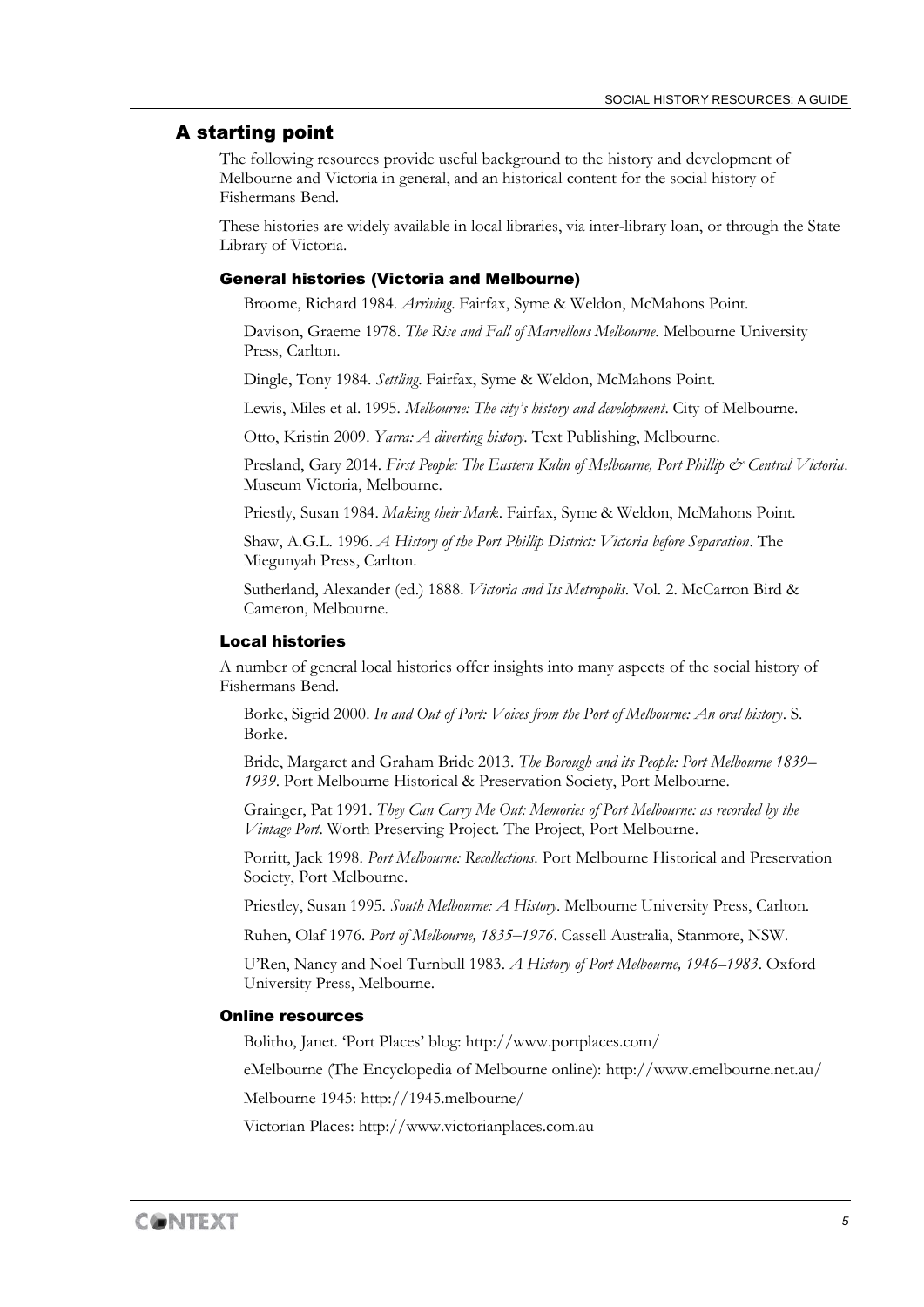### <span id="page-10-0"></span>2.1 Aboriginal history

A detailed and thorough story of Aboriginal people at Fishermans Bend has not yet been written. Some details can be gleaned from the contemporary 'protectors' of Aborigines in the early settlement period, William Thomas and G.A. Robinson.

Aboriginal people can trace documentary family records through the Family History Unit of the Koorie Heritage Trust in Melbourne. Private family histories are also recorded on Ancestry.com

**Visual resources**: The best collection of online images of early Melbourne is held by the State Library of Victoria. Sketches and other artworks are also part of published and unpublished works on Aboriginal Melbourne.

| <b>ABORIGINAL HISTORY RESOURCES</b> |                                                                                                                                                                                                            |                                     |  |  |
|-------------------------------------|------------------------------------------------------------------------------------------------------------------------------------------------------------------------------------------------------------|-------------------------------------|--|--|
| <b>TYPE</b>                         | <b>DESCRIPTION</b>                                                                                                                                                                                         | <b>LOCATION</b>                     |  |  |
| <b>Archival</b>                     |                                                                                                                                                                                                            |                                     |  |  |
| Manuscripts                         | William Thomas papers                                                                                                                                                                                      | SLV,<br><b>SLNSW</b><br><b>PROV</b> |  |  |
|                                     | G.A. Robinson papers                                                                                                                                                                                       | <b>SLNSW</b>                        |  |  |
| <b>Published records</b>            |                                                                                                                                                                                                            |                                     |  |  |
| Primary sources                     | Clark, Ian D. (ed.), G.A. Robinson Journals                                                                                                                                                                | <b>SLV</b>                          |  |  |
| Published early<br>records          | Bunce, Daniel 1859. Language of the Aborigines of the<br>Colony of Victoria and other Australian Districts. Thomas<br>Brown, Geelong.                                                                      | <b>SLV</b>                          |  |  |
| Published<br>histories              | Briggs, Carolyn 2008. The Journey Cycles of the<br>Boonwurrung: Stories with Boonwurrung language. The<br>Boonwurrung Foundation Ltd, East Melbourne.                                                      | <b>SLV</b>                          |  |  |
|                                     | Eidelson, Meyer 2014. Yalukit Willam: The River People of<br>Port Phillip. City of Port Phillip.                                                                                                           | <b>SLV</b>                          |  |  |
| Newspapers                          | Stephens, Marguerita (ed.) 2015. The Journals of William<br>Thomas, 4 volumes. VACL, Fitzroy.                                                                                                              | <b>SLV</b>                          |  |  |
| Newspapers                          | Various newspaper articles                                                                                                                                                                                 | Trove                               |  |  |
| <b>Unpublished resources</b>        |                                                                                                                                                                                                            |                                     |  |  |
| Historical reports                  | Presland, Gary 1983. An Archaeology Survey of the<br>Melbourne Metropolitan Area. Victorian Archaeological Survey<br>Occasional Reports Series No. 15. Ministry for Planning<br>and Environment, Melbourne | <b>SLV</b>                          |  |  |
| <b>Electronic resources</b>         |                                                                                                                                                                                                            |                                     |  |  |
| Digitised report                    | Clark, Ian D. and Laura Konstanski 2006. 'Stonnington<br>Indigenous History'. Prepared for the City of<br>Stonnington                                                                                      | Online                              |  |  |
| Digitised<br>publication            | Eidelson, Meyer. Yalukit Willam: The River People of Port<br>Phillip. City of Port Phillip                                                                                                                 | Online                              |  |  |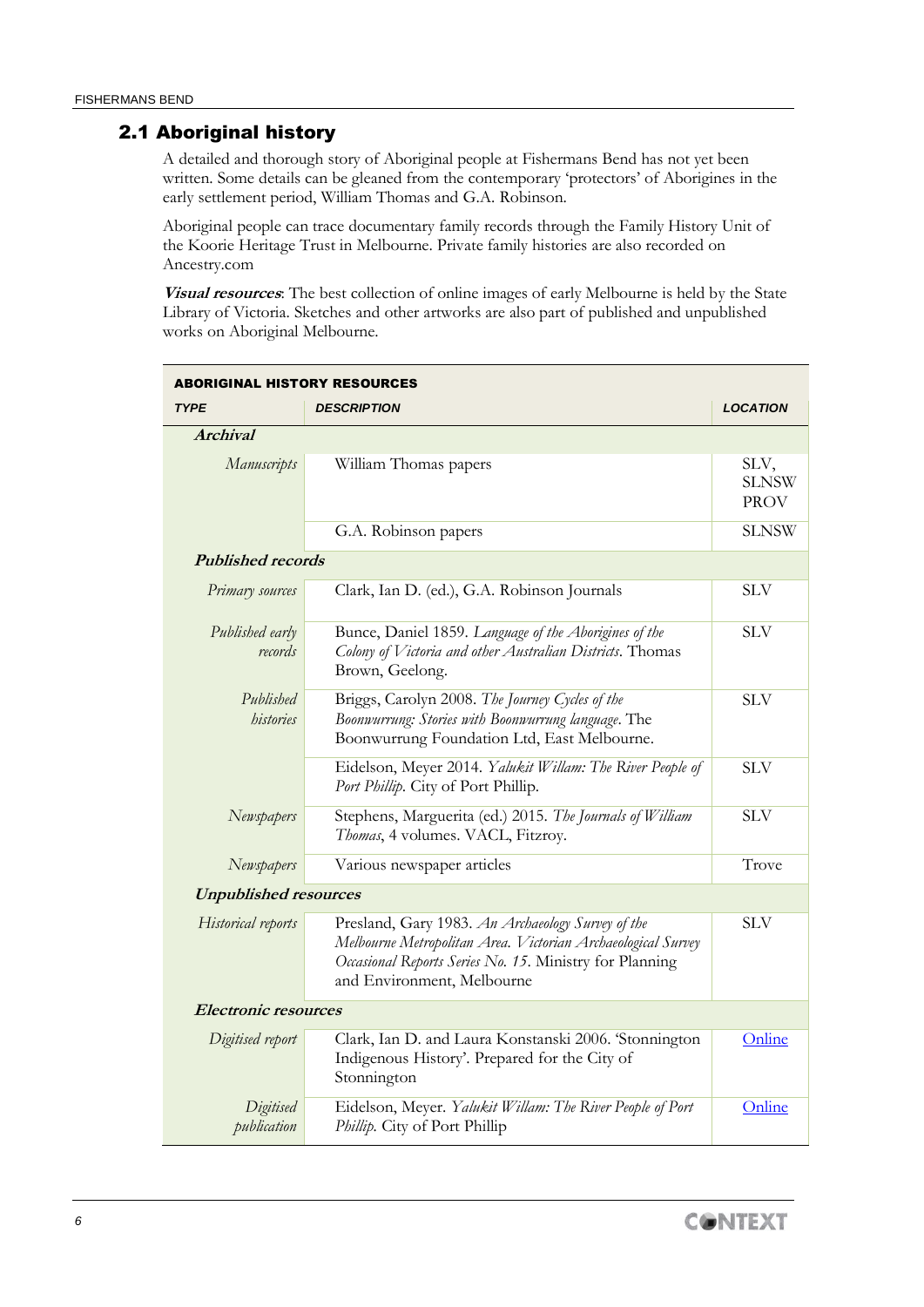### <span id="page-11-0"></span>2.2 Industry

The records of several industrial and manufacturing operations at Fishermans Bend are held in various archival collections. The records of John Kitchen & Sons are held at the Noel Butlin Archives at ANU, with some significant additional material held by the PMHPS. Melbourne University Archives also holds records that relate to a number of local companies, including the Commonwealth Aircraft Corporation and Felton Grimwade & Co.

Noxious industries at Sandridge Bend in the 1870s are discussed in the *Royal Commission on Low-Lying Land.* Melbourne 1870-71.

Former companies that operated in the area are registered in the records of Defunct Companies held by PROV.

**Visual resources**: Useful visual resources for this topic include photos, historical sketches, and maps and plans. A large number of relevant early images of industrial sites are included in the Biosis 2013, 'Heritage Study of Fishermans Bend'. Key repositories for relevant historical photos include SLV, PROV and NAA. Early maps and plans show the locations of industrial sites.

| <b>INDUSTRIAL HISTORY RESOURCES</b>    |                                                                                                                                         |                                        |  |  |
|----------------------------------------|-----------------------------------------------------------------------------------------------------------------------------------------|----------------------------------------|--|--|
| <b>TYPE</b>                            | <b>DESCRIPTION</b>                                                                                                                      | <b>LOCATION</b>                        |  |  |
| <b>Archival</b>                        |                                                                                                                                         |                                        |  |  |
| Government<br>records                  | Crown land correspondence files, VPRS 5357                                                                                              | <b>PROV</b>                            |  |  |
| Company records                        | Felton Grimwade & Co. (in Russell Grimwade<br>papers)                                                                                   | <b>UMA</b>                             |  |  |
|                                        | Commonwealth Aircraft Corporation (in Essington<br>Lewis papers)                                                                        | <b>UMA</b>                             |  |  |
|                                        | John Kitchen & Son records                                                                                                              | Noel Butlin<br>Archives,<br><b>ANU</b> |  |  |
|                                        | John Kitchen & Sons records                                                                                                             | <b>PMHPS</b>                           |  |  |
| <b>Published records</b>               |                                                                                                                                         |                                        |  |  |
| Company and<br>business histories      | Geoffrey Blainey, Jumping over the Wheel, 1993.                                                                                         | <b>SLV</b>                             |  |  |
|                                        | Geoffrey Blainey, Johns and Waygood, 1956                                                                                               | <b>SLV</b>                             |  |  |
| Government<br>inquiries and<br>reports | Noxious Trades, 1872                                                                                                                    | <b>SLV</b>                             |  |  |
| Published history                      | Loffler, Don 2008. Me and My Holden: A nostalgic trip<br>with the early Holdens. Wakefield Press, SA                                    | <b>SLV</b>                             |  |  |
|                                        | Loffler, Don 1998. She's a Beauty! The story of the first<br>Holdens. Wakefield Press, SA                                               | <b>SLV</b>                             |  |  |
| Newspapers                             | Melbourne newspapers and a number of local<br>papers are available in digitised form through the<br>NLA's online resources tool, Trove. | Trove                                  |  |  |
| Published history                      | Davison, Graeme, David Dunstan and Chris<br>McConville et al. (eds) 1985. The Outcasts of                                               | <b>SLV</b>                             |  |  |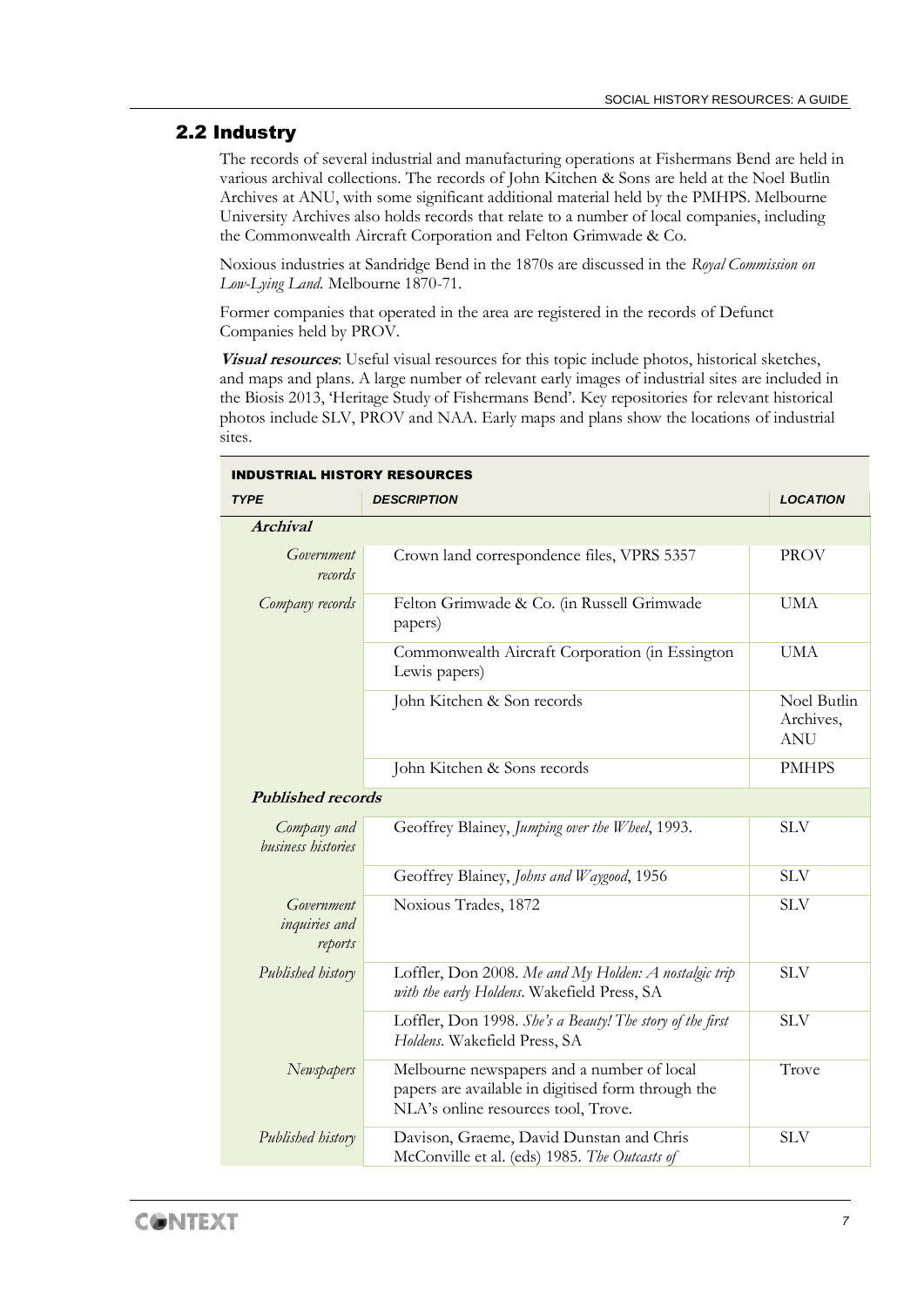|                                                   | Melbourne: Essays in social history. Allen & Unwin,<br>Sydney.                                                                                 |                        |
|---------------------------------------------------|------------------------------------------------------------------------------------------------------------------------------------------------|------------------------|
| <b>Unpublished resources</b>                      |                                                                                                                                                |                        |
| Historical reports                                | David Moloney, 'A History of the Melbourne Glass<br>Bottle Works Site' 2012', prepared for Museum<br>Victoria.                                 | Hobsons<br>Bay Library |
| History                                           | Stuart, Glen [n.d.]. 'My Time at Engine Works'.                                                                                                | <b>PMI</b>             |
| Government<br>report                              | Lewis, Miles 1983. An Industrial Seed-bed: Architectural<br>and historical survey of South Bank, vol. 2, Department<br>of Planning, Melbourne. | <b>SLV</b>             |
| Heritage and<br>conservation<br>reports           | Timothy Hubbard Pty Ltd, 'A Photographic Survey<br>of the Buchanan and Brock Buildings', Prepared for<br>Major Projects Unit, Melbourne, 1991. | <b>PMI</b>             |
| <b>Electronic resources</b>                       |                                                                                                                                                |                        |
| Digitised report                                  | Low Land Commission: Final Report. 1873                                                                                                        | Online                 |
| Digitised report                                  | Jepert, J.L. 1993. 'Fishermens Bend: A centre of<br>Australian aviation'. Aeronautical Research<br>Laboratory, Department of Defence           | Online                 |
| Digitised heritage<br>and conservation<br>reports | Biosis Pty Ltd 2013. Fishermans Bend Heritage<br>Study'. Revised report, prepared for Fishermans<br>Bend Taskforce, 4 November 2016            | Online                 |
| Digitised heritage<br>and conservation<br>reports | Built Heritage Pty Ltd 2015. 'Rootes Limited factory<br>(former), Salmon Street: Heritage Assessment'. 23<br>July 2015.                        | Online                 |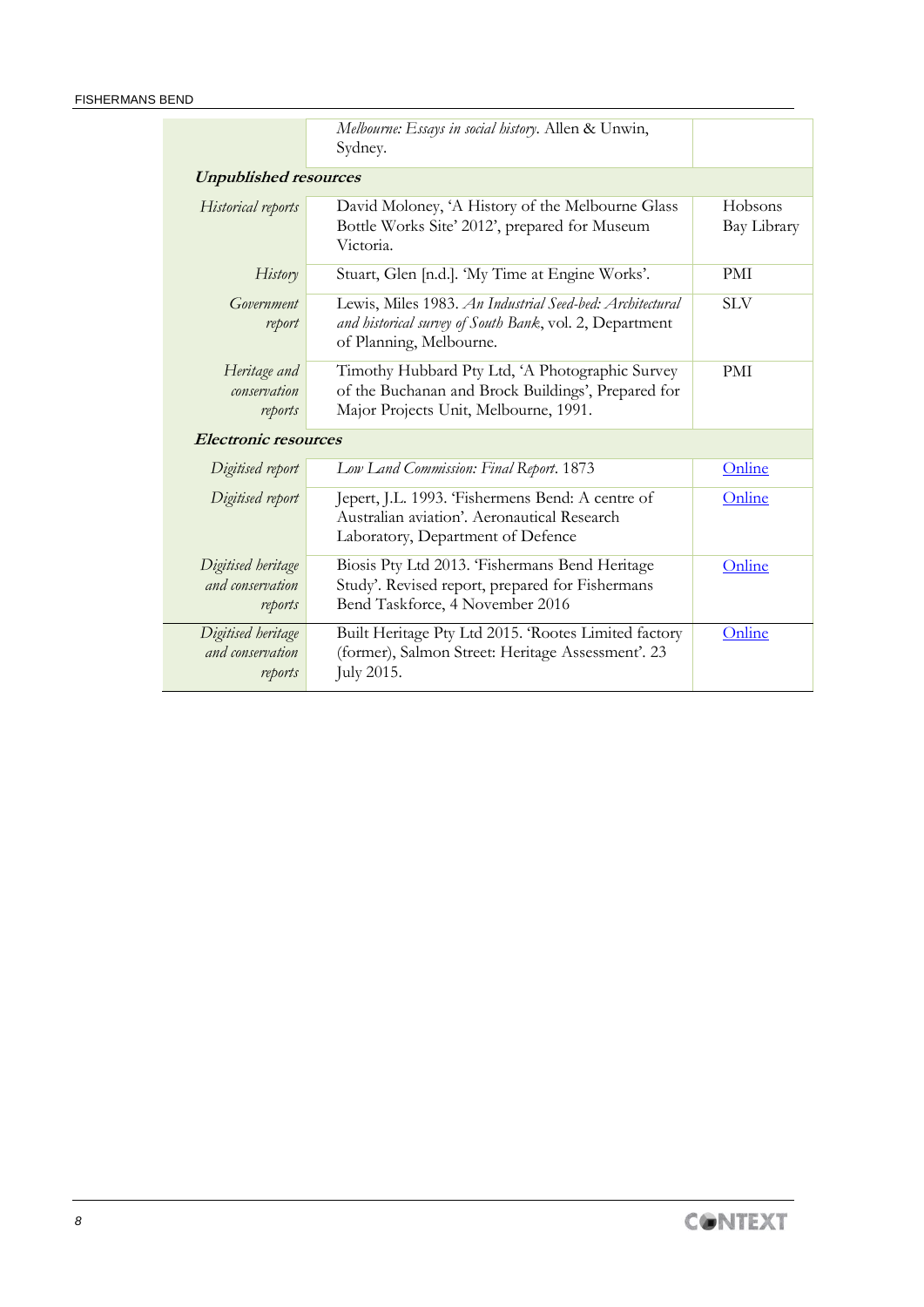### <span id="page-13-0"></span>2.3 Community and social life

The best account of the fishing settlement along the shoreline of Hobsons Bay is the detailed study by Alan Meiers, *The Fisherfolk of Fishermans Bend* (2006). For additional material on this settlement, the Crown Land settlement files held by PROV can be accessed.

A rich repository of information about specific aspects of community and social life can be found through digitised local newspapers (accessed through Trove); as well as in published local histories and through local historical societies. Local histories of Port Melbourne are useful as broad studies of community and social life.

Records about residents and occupations are given in the rate books for the former Cities of Port Melbourne and South Melbourne, but note that details about tenants are sometimes less reliable, and that boarders will be absent altogether. The PMHPS may hold information on individuals or specific families. Family history sources, for example accessed through Ancestry.com, are also useful.

Information about occupants and their occupations can be gleaned in the local rate books and Commonwealth Electoral Rolls (the latter only available from 1901). The sanitary condition of local neighbourhoods is discussed in the reports of the Central Board for Health in the 1870s and 1880s.

**Visual resources**: Useful visual resources for this topic include historic photos held by local historical societies. Other images can be sourced through online newspapers via Trove.

| <b>COMMUNITY AND SOCIAL LIFE RESOURCES</b>               |                                                                                                                                                                                 |                 |  |  |
|----------------------------------------------------------|---------------------------------------------------------------------------------------------------------------------------------------------------------------------------------|-----------------|--|--|
| <b>TYPE</b>                                              | <b>DESCRIPTION</b>                                                                                                                                                              | <b>LOCATION</b> |  |  |
| <b>Archival</b>                                          |                                                                                                                                                                                 |                 |  |  |
| Government<br>records                                    | Montague State School files                                                                                                                                                     | <b>PROV</b>     |  |  |
| $Private$ records $-$<br>Presbyterian<br>Church Archives | Records of Montague Mission                                                                                                                                                     | <b>PROV</b>     |  |  |
| <b>Published records</b>                                 |                                                                                                                                                                                 |                 |  |  |
| Published history                                        | Daley, Charles 1940. The History of South Melbourne<br>from the Foundation of Settlement at Port Phillip to the year<br>1938. Robertson & Mullens, Melbourne.                   | <b>SLV</b>      |  |  |
|                                                          | City of Port Phillip 1998. Lurking in Lanes: A back<br>fence history of the lanes and little streets of Port Phillip.<br>City of Port Phillip                                   | <b>SLV</b>      |  |  |
|                                                          | Greig, A.W. 1916. 'The Liardets of "The Beach"',<br>Victorian Historical Magazine, vol. 5, no. 1, March<br>1916, pp. 1-14.                                                      | <b>SLV</b>      |  |  |
|                                                          | Beer, Jane et al. (eds) 1989. Colonial Frontiers and<br>Family Fortunes: Two studies in rural and urban Victoria.<br>History Department, University of Melbourne,<br>Parkville. | <b>SLV</b>      |  |  |
| Published early<br>record                                | District of Sandridge Municipal Electoral Roll, 1861                                                                                                                            | <b>SLV</b>      |  |  |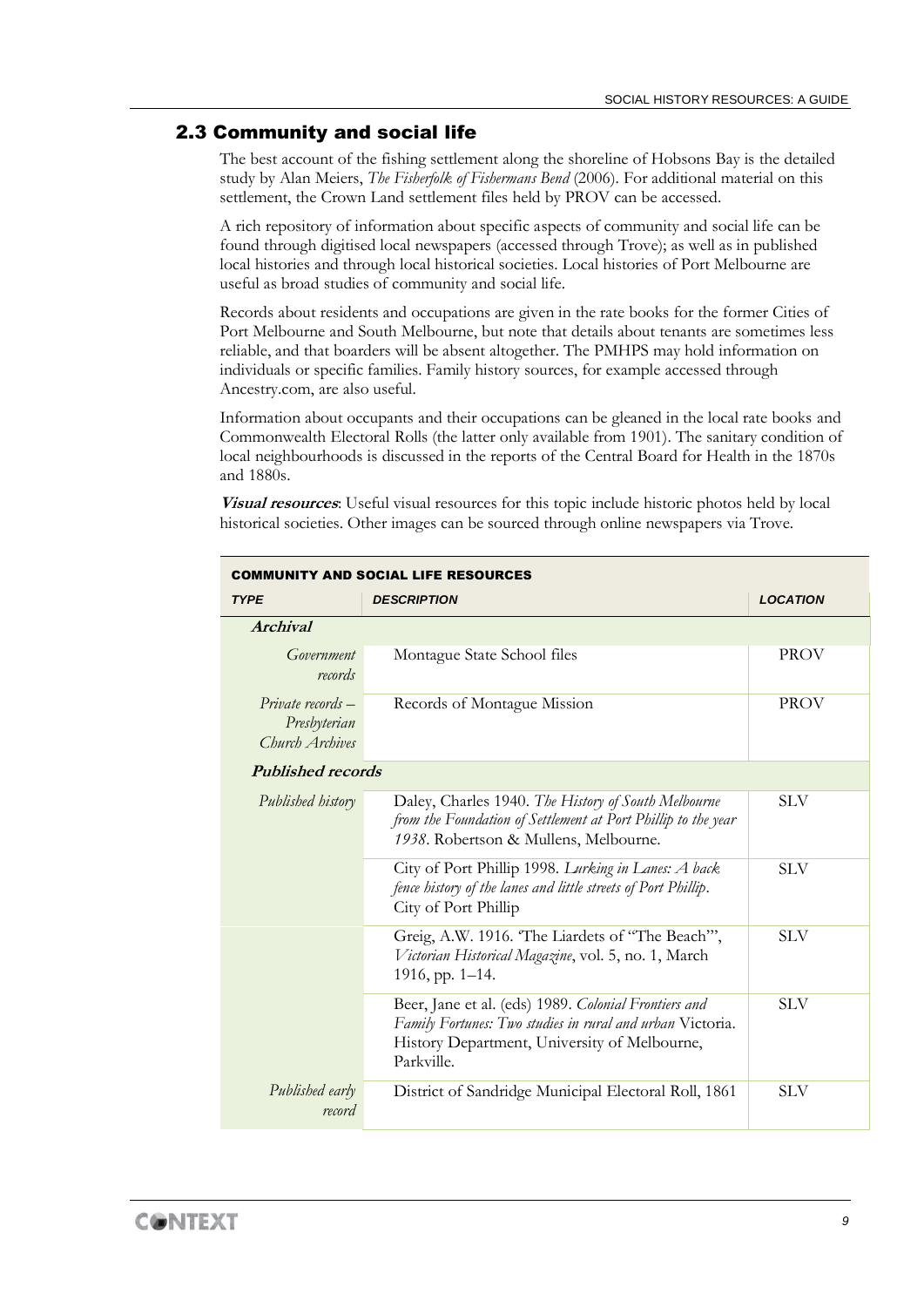#### FISHERMANS BEND

| Published history           | Meiers, Allan 2006. The Fisherfolk of Fishermen's Bend:<br>A history of Fisherman's Bend, through personal accounts<br>and detailed family trees. PMHPS, Port Melbourne. | SLV                     |
|-----------------------------|--------------------------------------------------------------------------------------------------------------------------------------------------------------------------|-------------------------|
| Newspapers                  | [various]                                                                                                                                                                | Trove                   |
| <i>Electronic resources</i> |                                                                                                                                                                          |                         |
| Digitised records           | Commonwealth Electoral Rolls, from 1901                                                                                                                                  | Via<br>Ancestry.co<br>m |
| Online image<br>collection  | Port Phillip City Collection                                                                                                                                             | Online                  |
| <i>Website</i>              | Streets of South Melbourne                                                                                                                                               | Online                  |
| Online heritage<br>project  | PastPort Project                                                                                                                                                         | Online                  |
| Blog                        | Janet Bolitho, 'Port Places'                                                                                                                                             | Online                  |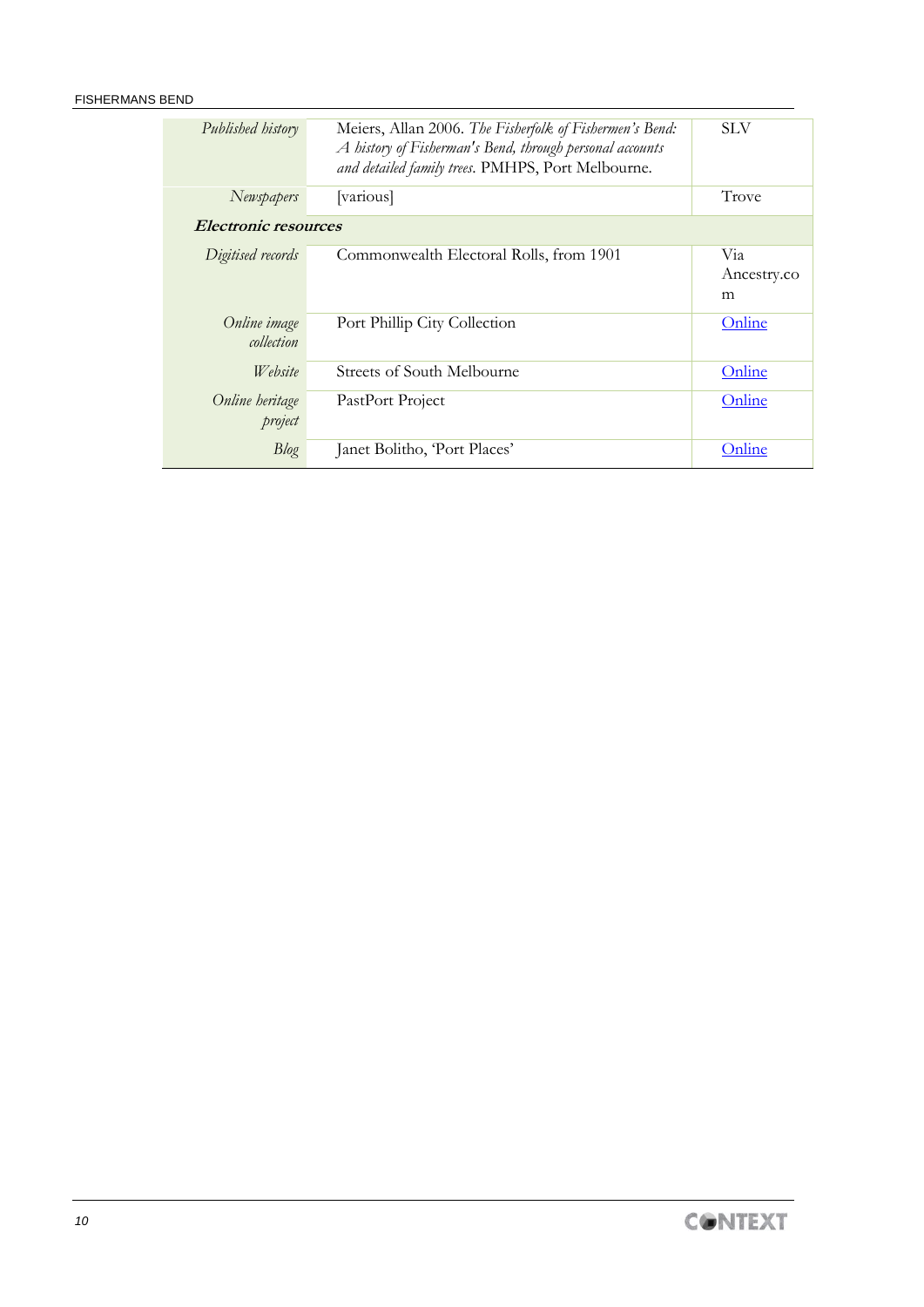## <span id="page-15-0"></span>2.4 Social welfare

Records of social welfare, including public and private charitable work, in the Fishermans Bend study area can be found in church records and government records and newspaper articles.

**Visual resources**: Useful visual resources for this topic include historic photos held by local historical societies and PROV. Other images can be sourced through online newspapers via Trove.

| <b>SOCIAL WELFARE RESOURCES</b> |                                                                                                                                    |                 |  |
|---------------------------------|------------------------------------------------------------------------------------------------------------------------------------|-----------------|--|
| <b>TYPE</b>                     | <b>DESCRIPTION</b>                                                                                                                 | <b>LOCATION</b> |  |
| <i><b>Archival</b></i>          |                                                                                                                                    |                 |  |
| Local government<br>records     | Rate books, former cities of South Melbourne and<br>Port Melbourne                                                                 | PROV            |  |
|                                 | Demolition of sub-standard housing, South<br>Melbourne                                                                             | PROV            |  |
| <b>Published records</b>        |                                                                                                                                    |                 |  |
| Published history               | Harris, David 1988. 'Housing Reform and<br>Fishermens Bend 1900-1913', Urban Policy and<br>Research, Vol. 6, Issue 3, pp. 119–123. | SLV             |  |
|                                 | Dickey, Brian 1980. No Charity There. Nelson, West<br>Melbourne.                                                                   | <b>SLV</b>      |  |
| Newspapers                      | [various]                                                                                                                          | Trove           |  |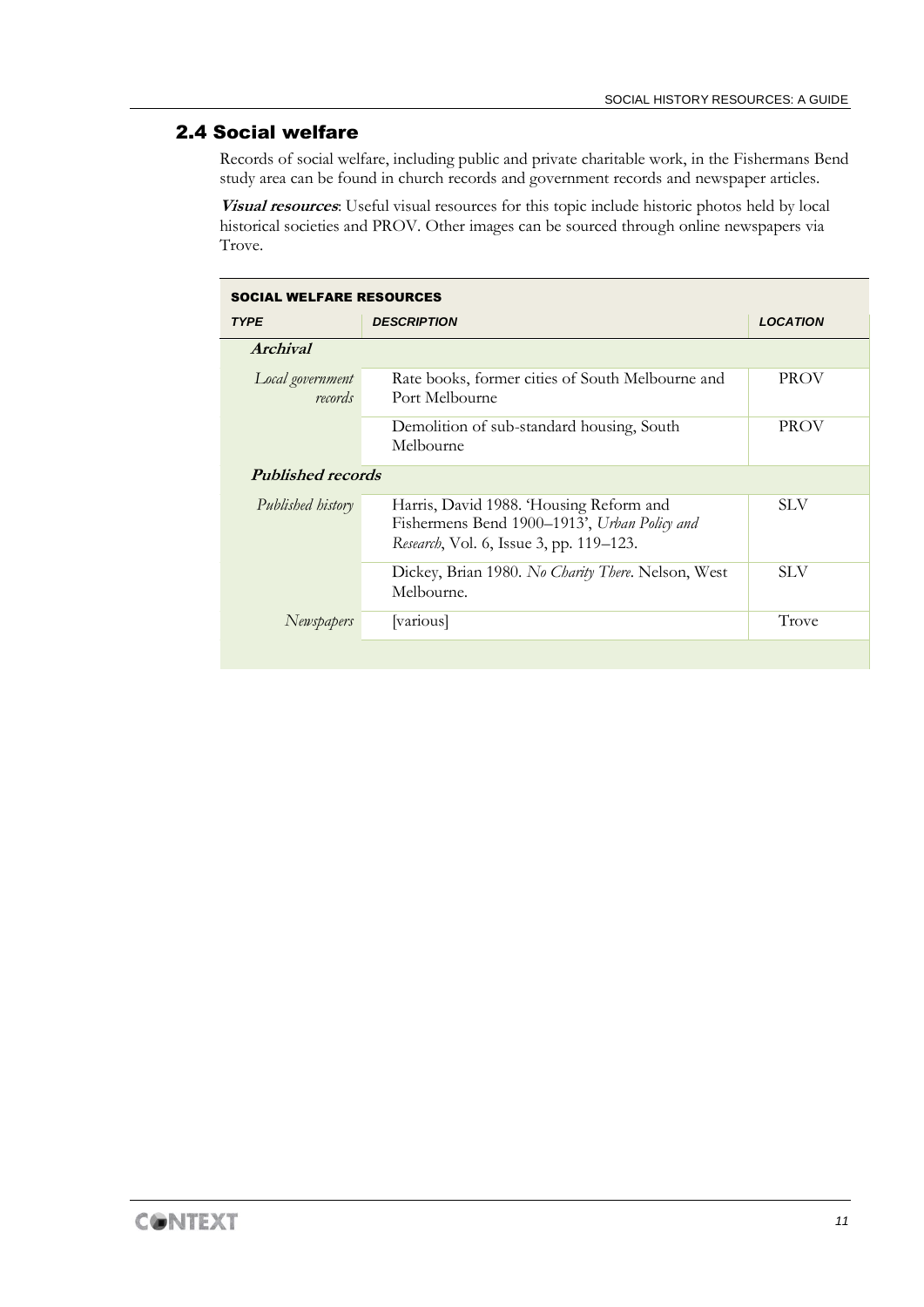### <span id="page-16-0"></span>2.5 Urban development

The layout of the residential areas in a suburb can be examined through early plans, particularly the MMBW series of detail plans for suburban Melbourne (c.1890s). Detailed understanding of the extent of urban development is recorded in the municipal rate books and through subdivision plans.

The social dimension of suburban life can be understood through local histories, reminiscences and early photographs, and newspaper articles.

**Visual resources**: Useful visual resources for this topic include historic photos held by local historical societies, SLV and PROV. Urban development can be traced through early maps and plans, for example the MMBW Detail Plans (c.1890s-1900s).

| <b>URBAN DEVELOPMENT RESOURCES</b>                |                                                                                                                                                            |                 |  |  |
|---------------------------------------------------|------------------------------------------------------------------------------------------------------------------------------------------------------------|-----------------|--|--|
| <b>TYPE</b>                                       | <b>DESCRIPTION</b>                                                                                                                                         | <b>LOCATION</b> |  |  |
| <b>Archival</b>                                   |                                                                                                                                                            |                 |  |  |
| Local government<br>records                       | Rate books, City of South Melbourne                                                                                                                        | <b>PROV</b>     |  |  |
|                                                   | Rate books, City of Port Melbourne                                                                                                                         | <b>PROV</b>     |  |  |
| <b>Published records</b>                          |                                                                                                                                                            |                 |  |  |
| Primary sources                                   | MMBW Detail plans (c.1890-1900s)                                                                                                                           | <b>SLV</b>      |  |  |
|                                                   | Melways and Gregory's Melbourne street directories                                                                                                         | <b>SLV</b>      |  |  |
| Government<br>inquiries and<br>reports            | Low Lands Commission, 1872.                                                                                                                                | <b>SLV</b>      |  |  |
| History                                           | City of Port Phillip 1998. Lurking in Lanes: A back<br>fence history of the lanes and little streets of Port Phillip. City<br>of Port Phillip, [St Kilda]. | <b>SLV</b>      |  |  |
|                                                   | Lewis, Miles et al. 1995. Melbourne: The city's history<br>and development. City of Melbourne                                                              | <b>SLV</b>      |  |  |
| Newspapers                                        | [various]                                                                                                                                                  | Trove           |  |  |
| <b>Unpublished resources</b>                      |                                                                                                                                                            |                 |  |  |
| Heritage and<br>conservation<br>reports           | South Melbourne Conservation Study                                                                                                                         | <b>SLV</b>      |  |  |
| <b>Electronic resources</b>                       |                                                                                                                                                            |                 |  |  |
| Digitised heritage<br>and conservation<br>reports | Biosis Pty Ltd 2013. 'Fishermans Bend Heritage<br>Study'. Revised report, prepared for Fishermans<br>Bend Taskforce.                                       | Online          |  |  |
| Digital archive                                   | Victorian Government Gazette (online archive)                                                                                                              | Online          |  |  |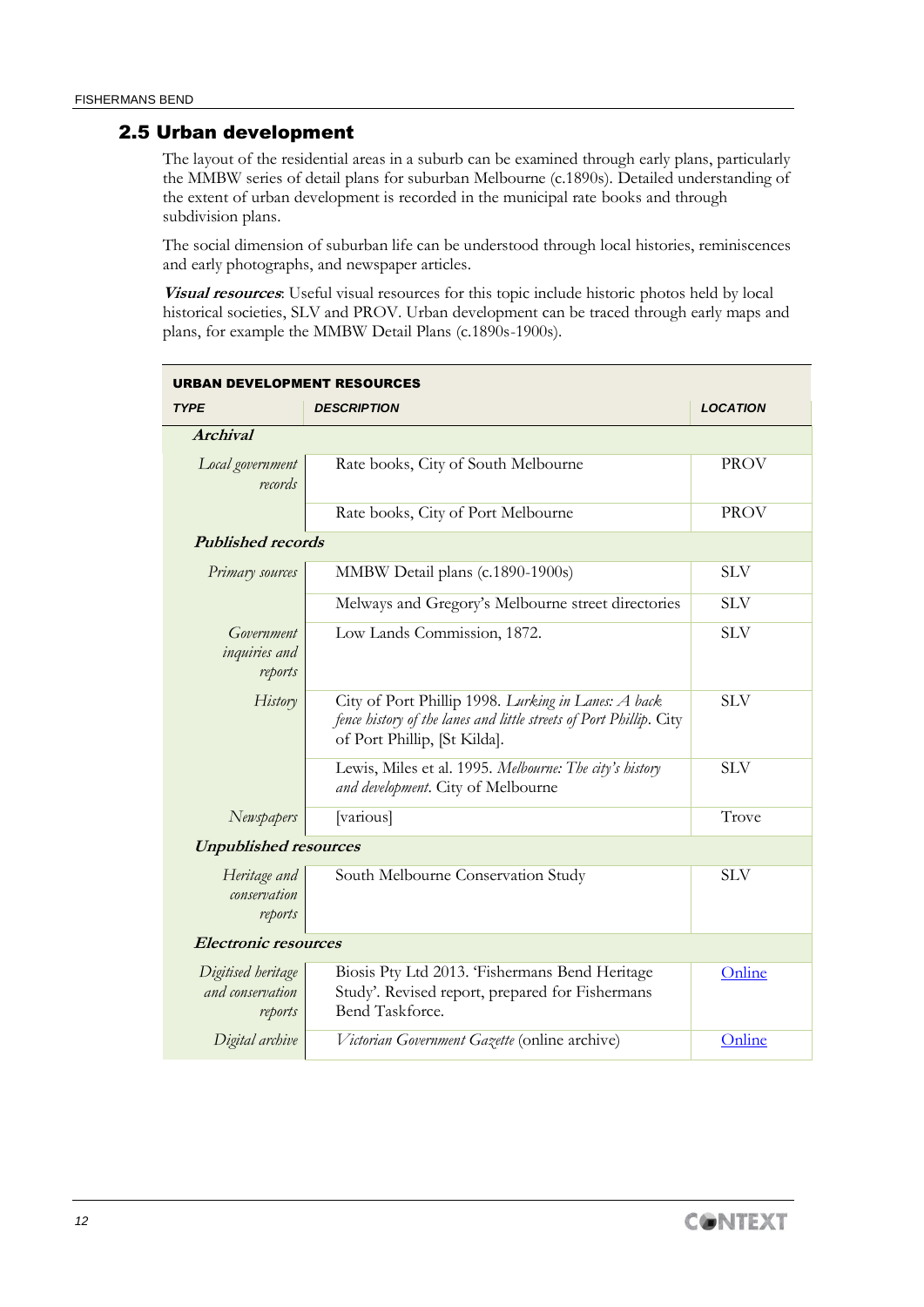### <span id="page-17-0"></span>2.6 Roads, railways and transport

Early maps and plans provide information about the development of roads and railways, as does the *Victorian Government Gazette* (which is a searchable online resource). Post office directories and gazetteers also provide information relevant to the development of roads in the area.

The creation of roads and their maintenance is also reported in the council records (see the records of Cities of South Melbourne and Port Melbourne). The records of the Melbourne Harbor Trust are held at PROV.

**Visual resources**: Useful visual resources for this topic include historic photos held by local historical societies, SLV and PROV. Early road maps and street directories (such as *Melways*) also trace the physical development of roads, railways and ferry routes in the area.

| <b>ROADS, RAILWAYS AND TRANSPORT RESOURCES</b> |                                                                                                                                                                                                    |                 |  |  |
|------------------------------------------------|----------------------------------------------------------------------------------------------------------------------------------------------------------------------------------------------------|-----------------|--|--|
| <b>TYPE</b>                                    | <b>DESCRIPTION</b>                                                                                                                                                                                 | <b>LOCATION</b> |  |  |
| <b>Archival</b>                                |                                                                                                                                                                                                    |                 |  |  |
| Local government<br>records                    | South Melbourne City Council municipal records;<br>Port Melbourne City Council municipal records                                                                                                   | <b>PROV</b>     |  |  |
| Government<br>records                          | Records of the Melbourne Harbor Trust (1876+),<br>Agency VA 2799 (various VPRS)                                                                                                                    | <b>PROV</b>     |  |  |
| <b>Published records</b>                       |                                                                                                                                                                                                    |                 |  |  |
| Primary sources                                | Melways and Gregory's Melbourne street directories                                                                                                                                                 | <b>SLV</b>      |  |  |
| Early records                                  | Hoare, Benjamin 1927. Jubilee History of the Melbourne<br>Harbor Trust: compiled from the original records of the Trust<br>and from the Victorian Hansard. Peacock Brothers,<br>Melbourne.         | <b>SLV</b>      |  |  |
| Early records                                  | Coode, John Sir and Melbourne Harbor Trust: Dock<br>and River Improvements proposed by Sir John Coode.<br>Melbourne, 1879.                                                                         | <b>SLV</b>      |  |  |
| History                                        | Barnard, Jill with Sonia Jennings 2004. Welcome and<br>Farewell: The story of Station Pier. Arcadia, Melbourne.                                                                                    | <b>SLV</b>      |  |  |
| History                                        | Buckrich, Judith Raphael 2002. The Long and Perilous<br>Journey: A history of the Port of Melbourne. Melbourne<br>Books, Melbourne                                                                 | <b>SLV</b>      |  |  |
| Newspapers                                     | [various]                                                                                                                                                                                          | Trove           |  |  |
| <b>Unpublished resources</b>                   |                                                                                                                                                                                                    |                 |  |  |
| Historical reports                             | Dunstan, D., Moloney. D., Austin, G. and the<br>National Trust of Australia (Victoria) 1987. Port<br>Melbourne and St. Kilda Railway Lines'. National<br>Trust of Australia (Victoria), Melbourne. | <b>SLV</b>      |  |  |
| <b>Electronic resources</b>                    |                                                                                                                                                                                                    |                 |  |  |
| <i>Website</i>                                 | 'Sandridge Railway Trail'                                                                                                                                                                          | Online          |  |  |
| Digitised report                               | Barnard, Jill 2008. Jetties and Piers: A background history<br>of maritime architecture in Victoria. Heritage Council of<br>Victoria, Melbourne                                                    | Online          |  |  |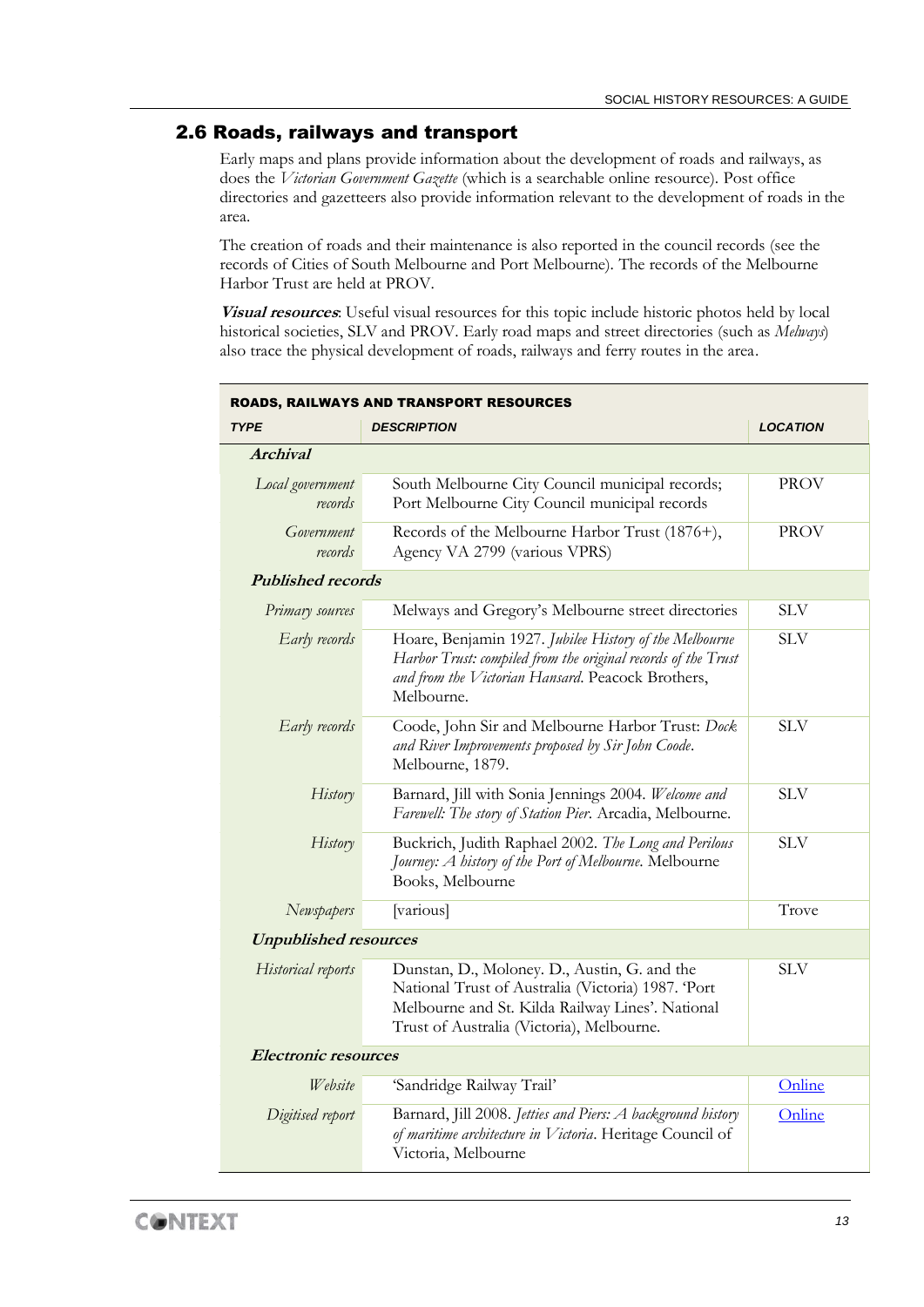### <span id="page-18-0"></span>2.7 Working life

Working life varied enormously across different time periods. As mentioned above, occupations are usually recorded in the council rate books. Details of nineteenth-century working life at Fishermans Bend can be gleaned from the relevant Land Selection files at PROV; from newspaper accounts (searchable through the online digitised newspapers available via Trove); and from records and reminiscences and oral histories held by local historical societies. Workplace deaths can be researched through inquest reports held at PROV.

The Port Melbourne Historical and Preservation Society holds a good collection of oral history records. The subject of work is also covered in many local histories of Port Melbourne and South Melbourne.

Melbourne University Archives holds many records relating to working life and trade unions, as does the Noel Butlin Archives in Canberra and Museum Victoria. There are a number of good published histories on the trade unions as related to the local area, including Douglas Lockwood's *Ship to Shore* (1990).

**Visual resources**: The Italian Australian institute Co-As-It hosts an online image collection, which includes images of Italian migrants working in factories at Fishermans Bend. The online image collection of the Australian War Memorial has a large number of images related to Fishermans Bend, including photos of women working for the Australian Women's Army Services.

| <b>WORKING LIFE RESOURCES</b> |                                                                                                                                                                                                                                                              |                                        |
|-------------------------------|--------------------------------------------------------------------------------------------------------------------------------------------------------------------------------------------------------------------------------------------------------------|----------------------------------------|
| <b>TYPE</b>                   | <b>DESCRIPTION</b>                                                                                                                                                                                                                                           | <b>LOCATION</b>                        |
| <b>Archival</b>               |                                                                                                                                                                                                                                                              |                                        |
| Local government<br>records   | Rate books, City of Port Melbourne                                                                                                                                                                                                                           | <b>PROV</b>                            |
|                               | Rate books, City of South Melbourne                                                                                                                                                                                                                          | <b>PROV</b>                            |
| Trade union<br>records        | Federated Waterside Workers Union                                                                                                                                                                                                                            | Noel Butlin<br>Archives,<br><b>ANU</b> |
| <b>Published records</b>      |                                                                                                                                                                                                                                                              |                                        |
| History                       | Borke, Sigrid 2000. In and Out of Port: Voices from the<br>Port of Melbourne: An oral history. S. Borke                                                                                                                                                      | <b>SLV</b>                             |
|                               | Beer, Jane, Charles Fahey, Patricia Grimshaw and<br>Melanie Raymond (eds) 1989. Colonial Frontiers and<br>Family Fortunes: Two studies in rural and urban Victoria.<br>History Department, University of Melbourne,<br>Parkville                             | <b>SLV</b>                             |
|                               | Lockwood, Rupert 1990. Ship to Shore: A history of<br>Melbourne's waterfront and its union struggles. Hale<br>Iremonger, Sydney.                                                                                                                             | <b>SLV</b>                             |
|                               | Lowenstein, Wendy and Tom Hills 1982. Under the<br>Hook: Melbourne waterside workers remember working lives<br>and class war, 1900-1980. Melbourne Bookworkers in<br>association with the Australian Society for the Study<br>of Labour History, 1 Dec. 1982 | <b>SLV</b>                             |
| Newspapers                    | [various]                                                                                                                                                                                                                                                    | Trove                                  |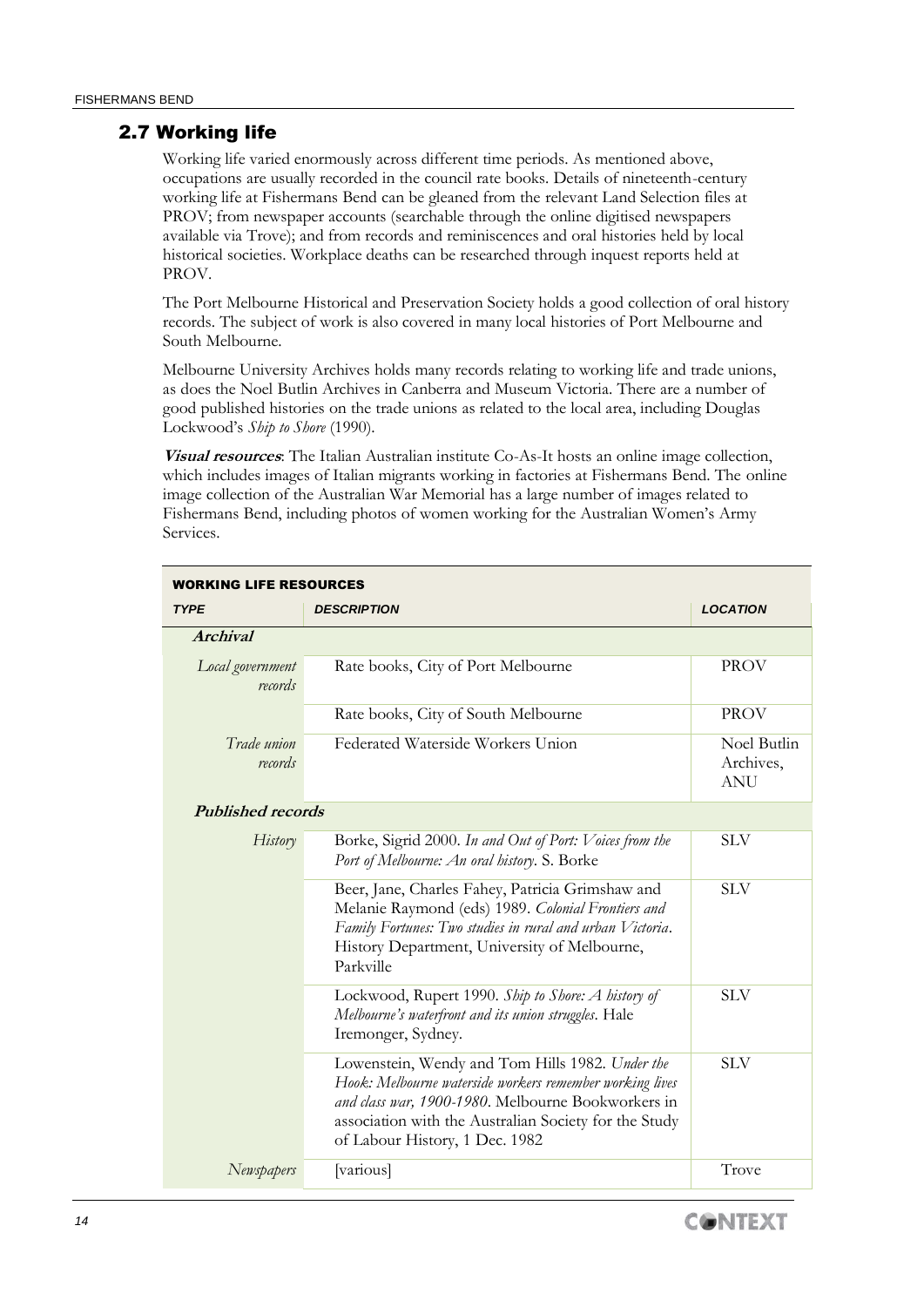| <b>Unpublished resources</b> |                                       |              |
|------------------------------|---------------------------------------|--------------|
| Historical records           | Oral History collection               | <b>PMHPS</b> |
| Electronic resources         |                                       |              |
| Online image<br>collection   | Australian War Memorial               | Online       |
|                              | Italian Historical Society (Co-As-It) | Online       |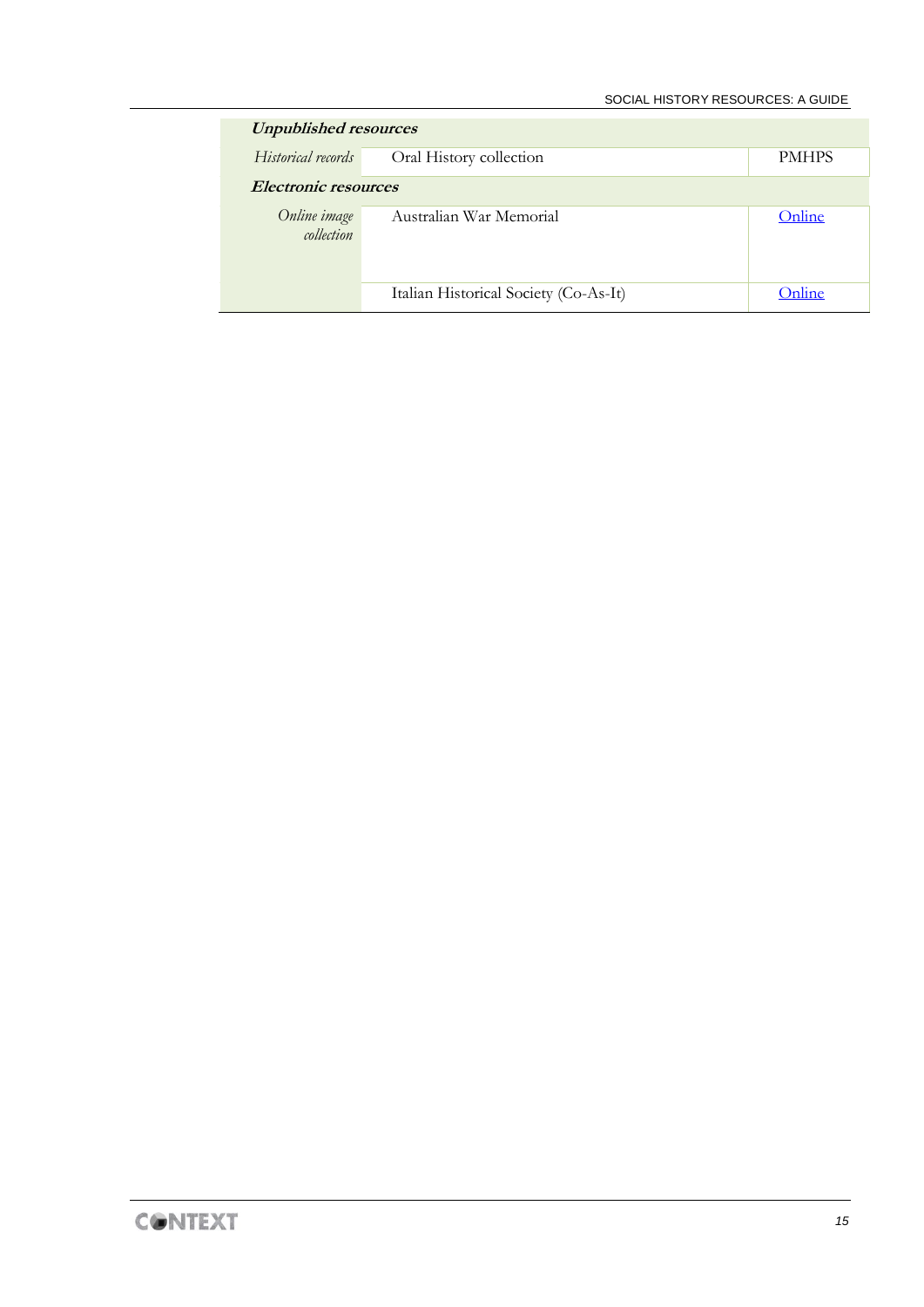### <span id="page-20-0"></span>2.8 Schools and churches

Victorian Government school (State school) records are held at PROV; these records vary but may include plans and photos of school buildings, correspondence and other information.

Some records of local churches in the area may be researched through the central church archives, usually managed by the individual denomination.

Other resources to check include digitised newspapers (through Trove); local histories; local historical societies.

**Visual resources**: Useful visual resources for this topic include historic photos held by local historical societies, SLV and PROV. Plans and early photographs of many Victorian government schools and teachers' residences are held by PROV.

| <b>SCHOOLS AND CHURCHES RESOURCES</b> |                                                                                                                                          |                 |
|---------------------------------------|------------------------------------------------------------------------------------------------------------------------------------------|-----------------|
| <b>TYPE</b>                           | <b>DESCRIPTION</b>                                                                                                                       | <b>LOCATION</b> |
| <b>Archival</b>                       |                                                                                                                                          |                 |
| Church records                        | Presbyterian Church Archives (and Uniting Church Archives)                                                                               |                 |
| Department of<br>Education records    | Montague State School (VPRS 3686/P6, units<br>2670, 2673, 2675, 2677, etc.)                                                              | <b>PROV</b>     |
| <b>Published records</b>              |                                                                                                                                          |                 |
| History                               | Blake, Les 1973. <i>Vision and Realisation: A</i><br>centenary history of state education in Victoria.<br>Government Printer, Melbourne. | <b>SLV</b>      |
| Newspapers                            | [various]                                                                                                                                | Trove           |
| <i>Electronic resources</i>           |                                                                                                                                          |                 |
| Digitised heritage<br>reports         | Biosis Pty Ltd 2013. 'Fishermans Bend Heritage<br>Study'. Revised report, prepared for Fishermans<br>Bend Taskforce                      | Online          |
| <i>Website</i>                        | Montague State School                                                                                                                    | Online          |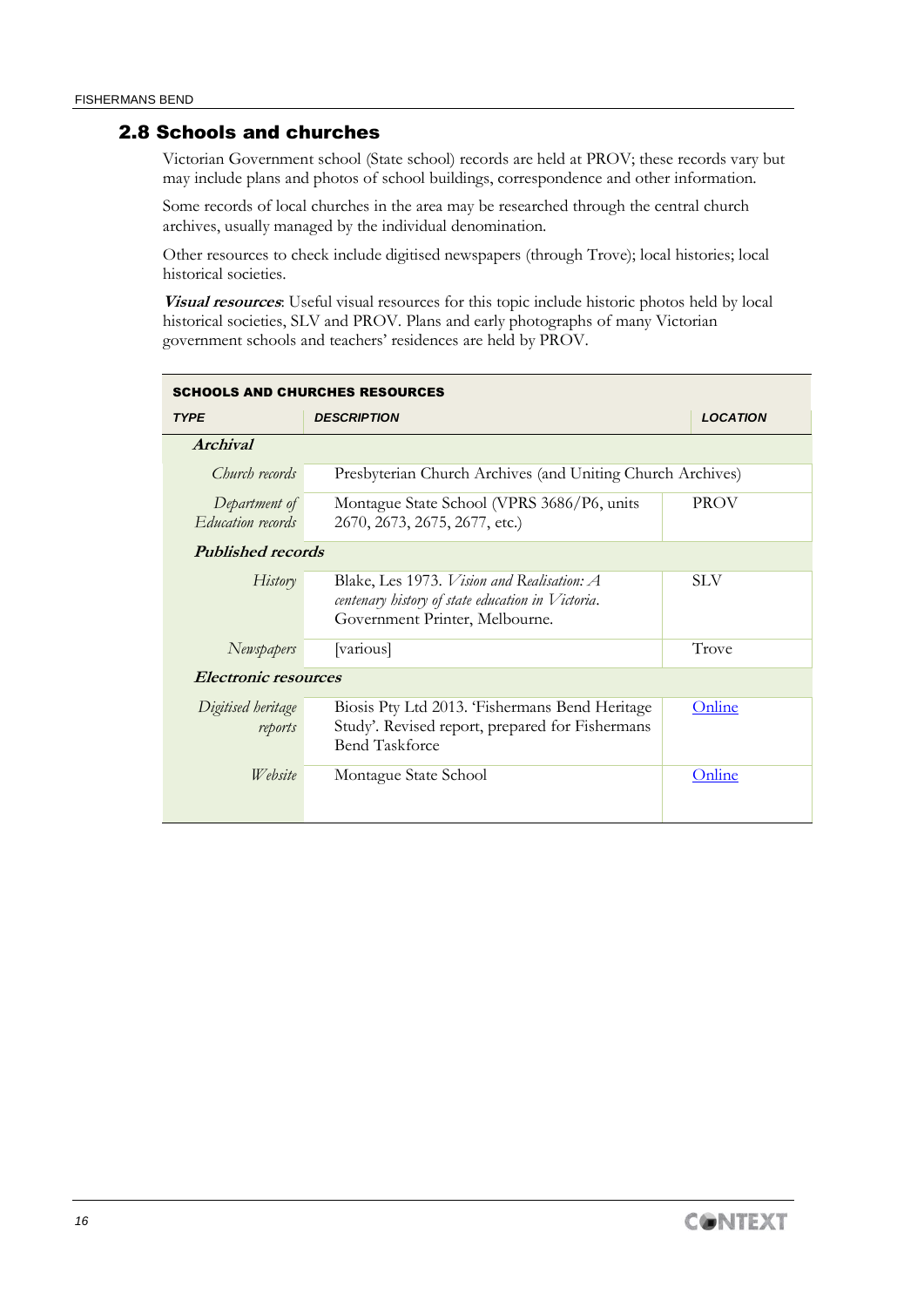### <span id="page-21-0"></span>2.9 Sport and recreation

A range of uses and activities at Fishermans Bend falls into the category of sport and recreation. For private clubs such as the Port Melbourne Football Club and the former Victoria Golf Club (now based at Cheltenham), records may be available and accessible to the researcher on request. Good published histories of these clubs are also available.

For other recreational uses, good sources are once again the Trove for digitised newspapers and the local historical societies. Where a sporting club occupied a Crown reserve there would also be a related land file at PROV and a current government 'Reserve (Rs) file' available to view through inquiring to DELWP.

**Visual resources**: Useful visual resources for this topic include historic photos held by local historical societies and sporting clubs.

| <b>SPORT AND RECREATION RESOURCES</b> |                                                                                                                                                                                 |                 |
|---------------------------------------|---------------------------------------------------------------------------------------------------------------------------------------------------------------------------------|-----------------|
| <b>TYPE</b>                           | <b>DESCRIPTION</b>                                                                                                                                                              | <b>LOCATION</b> |
| <b>Archival</b>                       |                                                                                                                                                                                 |                 |
| Government<br>records                 | Port Melbourne Recreation Reserve (Crown land<br>file)                                                                                                                          | <b>PROV</b>     |
| <b>Published records</b>              |                                                                                                                                                                                 |                 |
| Published history                     | Keenan, Terry 2006. Unduly Rough Play: A history of<br>the Port Melbourne Football Club, vol. 2, 1918-1944.<br>Eucalyptus Press, Albert Park.                                   | <b>SLV</b>      |
| Published history                     | Keenan, Terry c.2008. A Different Breed: A history of<br>the Port Melbourne Football Club, vol. 3 1945-1995.<br>Eucalyptus Press, Albert Park.                                  | <b>SLV</b>      |
| Published history                     | Keenan, Terry 2001. 'Keeping out the Riff Raff:<br>Port Melbourne's exclusion from the Victorian<br>Football League in 1896', Sporting Traditions, vol. 17,<br>no. 2, pp. 1–16. | <b>SLV</b>      |
| History                               | Moloney, Brendan 2003. Victoria Golf Club: 1988-<br>2003. Playright Publishing, Caringbah (NSW).                                                                                | <b>SLV</b>      |
| History                               | Marshall-Stoneking, Billy 1988. 'R. Graham Carey'<br>in Suzy Baldwin (ed.). Unsung Heroes and Heroines of<br>Australia, Greenhouse, Elwood, pp. 164-65.                         | <b>SLV</b>      |
| Newspapers                            | [various]                                                                                                                                                                       | Trove           |
| Electronic resources                  |                                                                                                                                                                                 |                 |
|                                       | Port Melbourne Football Club player stats                                                                                                                                       | Online          |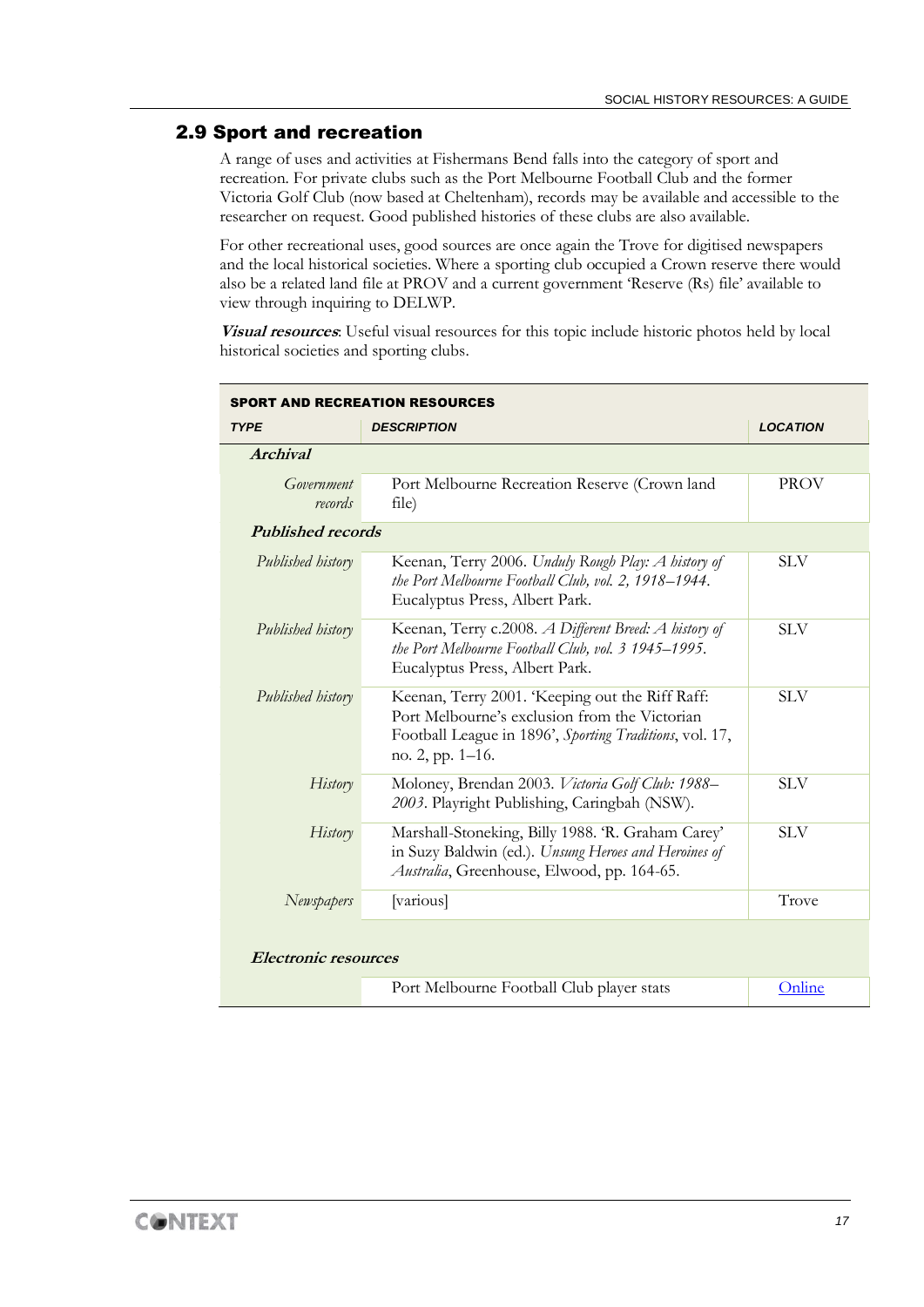### <span id="page-22-0"></span>2.10 Housing (and individual buildings)

For the slum reclamation movement, which was active in South Melbourne in the 1930s, records are held at PROV. There are a number of files in this collection concerning ongoing demolition of residential buildings in the Montague area after the 1930s (and up to the 1970s).

Researching for the history of a particular building draws on a range of sources that usually need to be used together. These include post office directories, rate books, and early plans and photographs. The local historical society may have building files on particular buildings as may the National Trust of Australia (Vic.).

A select group of historic buildings are documented in local heritage and conservation studies.

**Visual resources**: Useful visual resources for this topic include historic photos held by local historical societies and PROV.

| <b>HOUSING RESOURCES</b>                          |                                                                                                                      |                 |
|---------------------------------------------------|----------------------------------------------------------------------------------------------------------------------|-----------------|
| <b>TYPE</b>                                       | <b>DESCRIPTION</b>                                                                                                   | <b>LOCATION</b> |
| <b>Archival</b>                                   |                                                                                                                      |                 |
| Local government<br>records                       | Rate books, City of Port Melbourne                                                                                   | <b>PROV</b>     |
|                                                   | Rate books, City of South Melbourne                                                                                  | <b>PROV</b>     |
|                                                   | Files concerning the demolition of sub-standard<br>housing, South Melbourne                                          | <b>PROV</b>     |
| <b>Published records</b>                          |                                                                                                                      |                 |
| Directories                                       | Sands & McDougall. Melbourne Directories.                                                                            | <b>SLV</b>      |
| Government<br>reports                             | Royal Commission on Low-Lying Land. Melbourne<br>1870-71                                                             | SLV             |
| Newspapers                                        | [various]                                                                                                            | Trove           |
| <b>Unpublished resources</b>                      |                                                                                                                      |                 |
| Heritage and<br><i>conservation</i><br>reports    | South Melbourne Conservation Study                                                                                   | <b>SLV</b>      |
| <b>Electronic resources</b>                       |                                                                                                                      |                 |
| Digitised heritage<br>and conservation<br>reports | Biosis Pty Ltd 2013. 'Fishermans Bend Heritage<br>Study'. Revised report, prepared for Fishermans<br>Bend Taskforce. | Online          |
| Website                                           | Melbourne 1945                                                                                                       | Online          |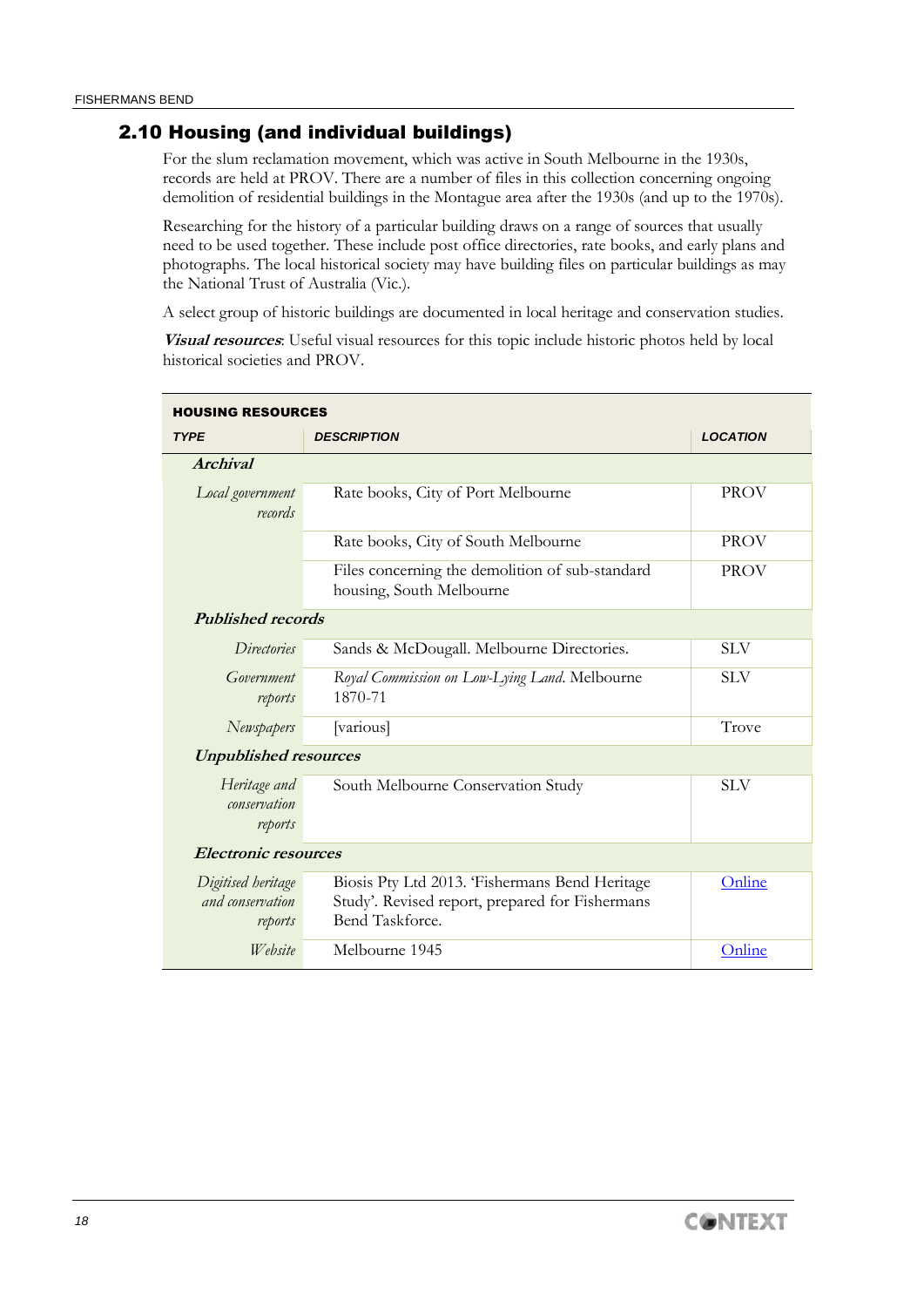### <span id="page-23-0"></span>2.11 Conservation

Resources relating to the conservation of the area include reports from the nineteenth century on land degradation, descriptions of bird life, and efforts to restore elements of the natural landscape.

Crown land correspondence files (VPRS 5357, PROV), government reports and inquiries, and contemporary newspaper reports contain information about land degradation and efforts made to prevent this from continuing. Articles in *Victorian Naturalist* report on birdlife in the area.

**Visual resources**: There is a rich collection of artworks pertaining to Fishermans Bend, held by SLV, NGV and NLA, that document the changing landscape of the area. Historic photographs held by SLV and local historical societies also detail the changing nature of the landscape.

| LANDSCAPE AND CONSERVATION RESOURCES |                                                                                                                                                 |                 |
|--------------------------------------|-------------------------------------------------------------------------------------------------------------------------------------------------|-----------------|
| <b>TYPE</b>                          | <b>DESCRIPTION</b>                                                                                                                              | <b>LOCATION</b> |
| <b>Archival</b>                      |                                                                                                                                                 |                 |
| Government<br>records                | Crown land correspondence files (VPRS 5357,<br>various file numbers)                                                                            | <b>PROV</b>     |
| <b>Published records</b>             |                                                                                                                                                 |                 |
| Published history                    | Winter, Joan 1995. Dredging, Draining, Dipping and<br>Shipping: A history of the foreshore and low - lying lands of<br>the City of Port Phillip | <b>SLV</b>      |
|                                      | Lahey, John 1994. 'When Coode Island was a<br>paradise for birds', Age, 15 March 1994                                                           | <b>SLV</b>      |
|                                      | Gary Presland 2009, The Place for a Village: How nature<br>has shaped the City of Melbourne                                                     | <b>SLV</b>      |
|                                      | Eidelson, Meyer 2013. Walks in Port Phillip: A guide to<br>the cultural landscapes of a City. City of Port Phillip, St<br>Kilda.                | <b>SLV</b>      |
| Newspapers                           | [various]                                                                                                                                       | Trove           |
| <b>Unpublished resources</b>         |                                                                                                                                                 |                 |
| Government<br>report                 | Golder Associates 2016. 'Preliminary Land<br>Contamination Study: Employment Precinct,<br>Fishermans Bend'. Prepared by DELWP                   | <b>DELWP</b>    |
| <b>Electronic resources</b>          |                                                                                                                                                 |                 |
| Digital collection                   | Museum Victoria, 'Caught and Coloured: Zoological<br>illustrations from colonial Victoria'                                                      | Online          |
| <i>Website</i>                       | Friends of Westgate Park                                                                                                                        | Online          |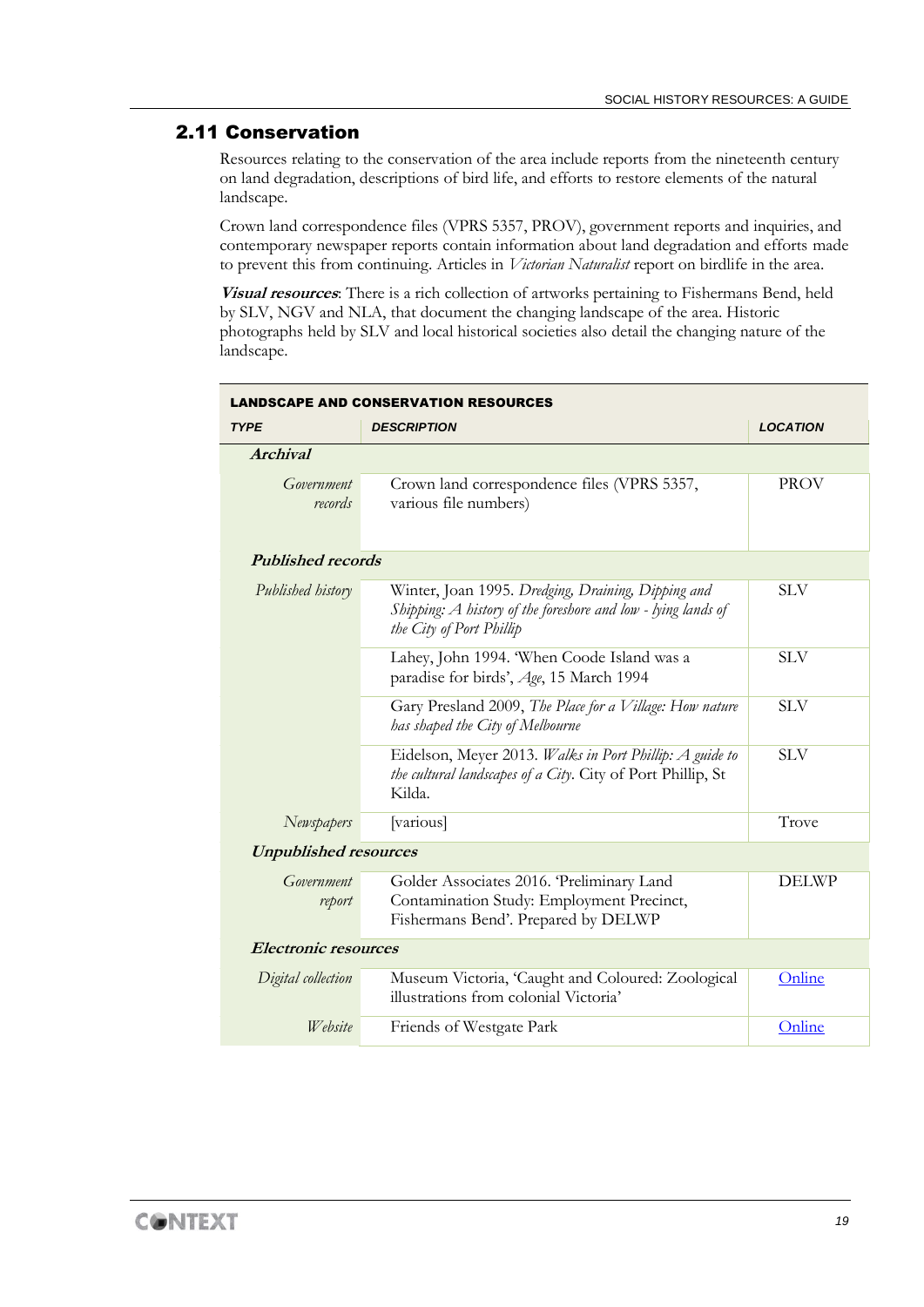# <span id="page-24-0"></span>3 IMAGES, MAPS AND PLANS

### Images

Useful **online** image collections are set out and described below:

| <b>Repository</b>                                                                    | <b>Description</b>                                                                                                                                                                                                                             |
|--------------------------------------------------------------------------------------|------------------------------------------------------------------------------------------------------------------------------------------------------------------------------------------------------------------------------------------------|
| State Library of Victoria<br>https://www.slv.vic.gov.au/                             | Holds a wide range of historical<br>images relating to the study area.<br>Includes historical images from<br>illustrated newspapers; view of<br>Hobsons Bay and Sandridge; art<br>works; photos of industrial<br>complexes; some aerial photos |
| National Gallery of Victoria<br>https://www.ngv.vic.gov.au/                          | Includes artworks that relate to the<br>study area.                                                                                                                                                                                            |
| Public Record Office Victoria<br>https://www.prov.vic.gov.au/                        | Holds a wide range of historical<br>images relating to the study area,<br>specifically relating to the subjects of<br>education, shipping and harbour<br>works, and transport.                                                                 |
| Museum Victoria<br>https://museumvictoria.com.au/                                    | Hold images relate to collections and<br>the museum's areas of interest. They<br>include for example, glassworks,<br>manufacturing, and natural history<br>collections.                                                                        |
| National Archives of Australia<br>http://naa.gov.au/                                 | Includes photo of migrant workers at<br>General Motors Holden in 1955.                                                                                                                                                                         |
| National Library of Australia<br>http://nla.gov.au/                                  | Holds a large number of historical<br>images relating to the study area.                                                                                                                                                                       |
| Australian War Memorial<br>http://awm.gov.au/                                        | Includes images of aircraft<br>manufacture at Fishermans Bend for<br>the RAAF, the Salvage Depot and<br>Australian Women's Army Services.                                                                                                      |
| Port Phillip City Collection<br>https://heritage.portphillip.vic.gov.au/Collections/ | A wide range of historical images<br>relating to the study area.                                                                                                                                                                               |
| Port Melbourne Historical and Preservation Society<br>http://pmhps.org.au/           | A wide range of historical images<br>relating to the study area.                                                                                                                                                                               |
| Italian Historical Society (Co As It)<br>http://www.coasit.com.au/IHS/index.html     | Includes photographs of Italian<br>immigrant workers at General Motors<br>Holden in the 1950s                                                                                                                                                  |
| Trove<br>http://trove.nla.gov.au/                                                    | This allows a wide search across<br>multiple repositories, including a<br>number of the above.                                                                                                                                                 |
| Flickr<br>https://www.flickr.com/                                                    | This contains a large number of<br>photographic collections, including<br>those of heritage architect Graeme                                                                                                                                   |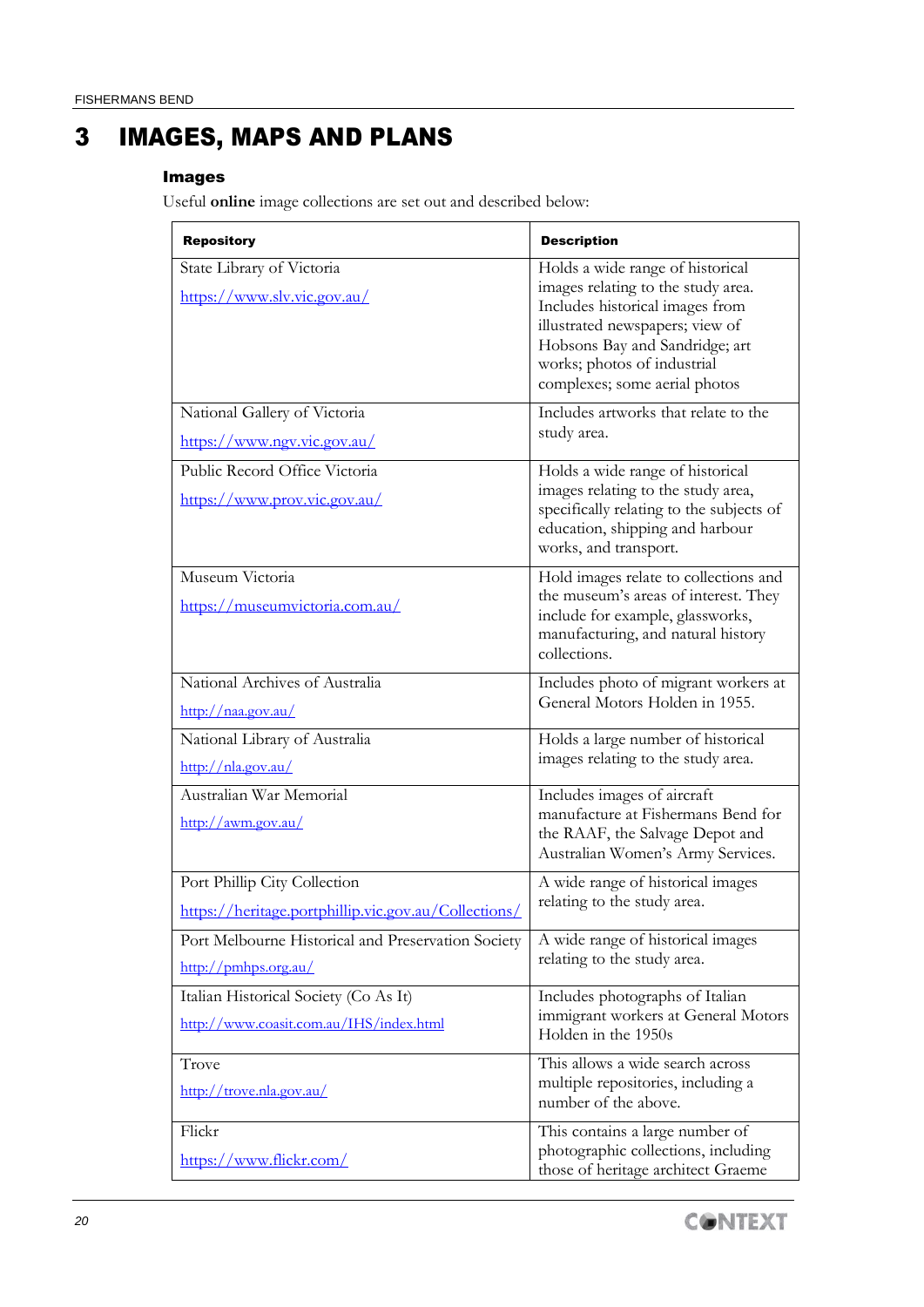SOCIAL HISTORY RESOURCES: A GUIDE

|                                              | Butler and Public Record Office<br>Victoria                                                                                                                                                                                                  |
|----------------------------------------------|----------------------------------------------------------------------------------------------------------------------------------------------------------------------------------------------------------------------------------------------|
| Facebook pages:<br>https://www.facebook.com/ | Various Facebook pages, including<br>that of the Port Melbourne Historical<br>and Preservation Society, feature<br>historical images of the study area or<br>photos of items from historical<br>collections that relate to the study<br>area |

#### Maps and Plans

Maps and plans are available online at the following repositories:

- Map Collection, State Library of Victoria
- Map Collection, Baillieu Library, University of Melbourne
- National Library of Australia
- Public Record Office of Victoria
- Port Phillip City Collection
- State Library of New South Wales

# <span id="page-25-0"></span>4 CONCLUSION

It is intended that this guide provides a starting point and some direction to those interested in researching and understanding the history of Fishermans Bend. It is important to note however that available resources for the study of Fishermans Bend's history are certainly not fixed but are always in flux. More records are constantly being digitised, new reports are being uploaded for public access, and private records continue to be donated to historical societies.

Future researchers will no doubt benefit from other local history, community history and family history projects that are yet unwritten. This growing wealth of information points to a richer understanding of the history of the place we now know as Fishermans Bend. This guide will be the basis of an ever-growing online resources guide for the history of Fishermans Bend.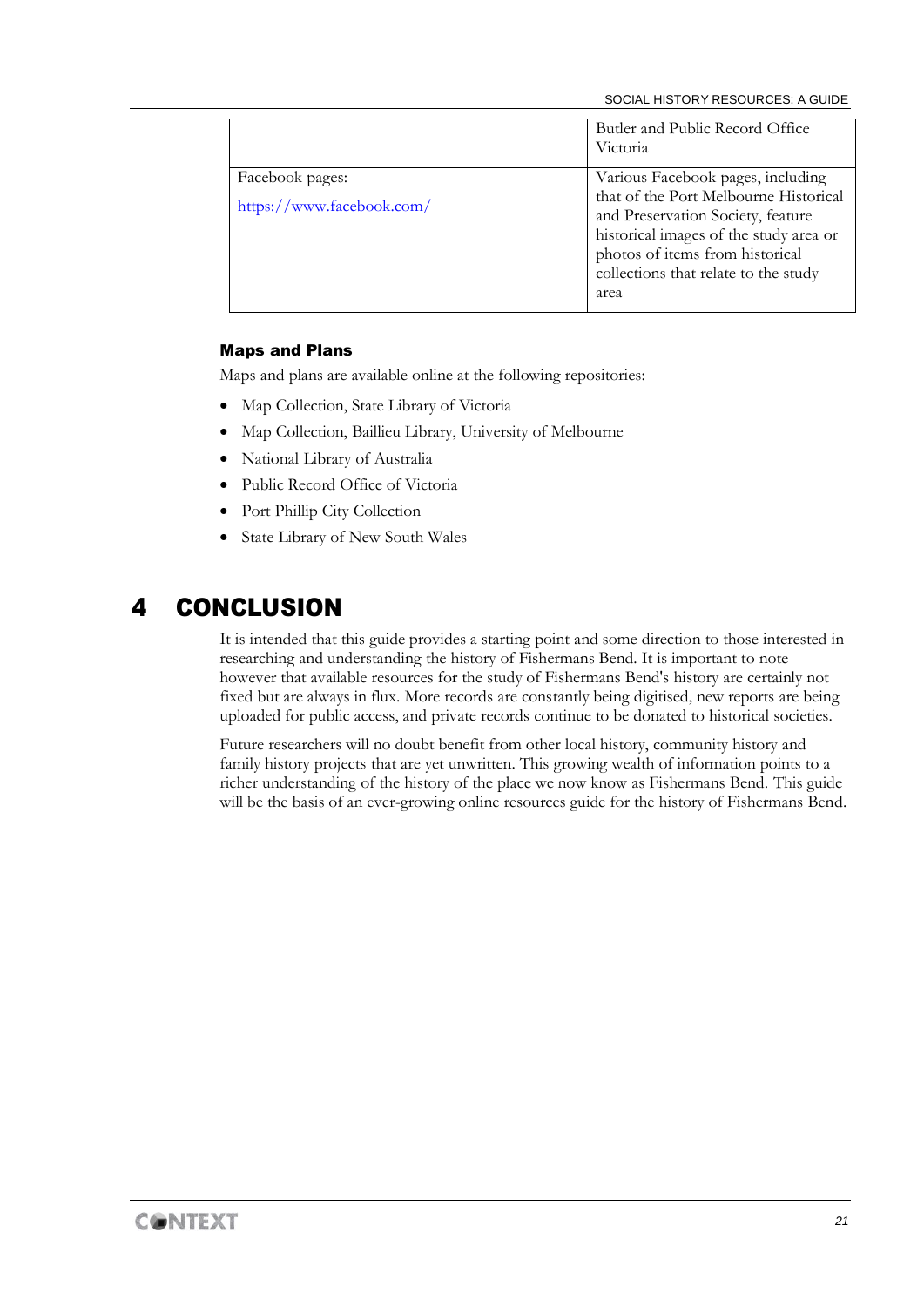# <span id="page-26-0"></span>APPENDIX 1: ONLINE LINKS

Current web addresses for electronic sources noted in this Guide are as follows:

Ancestry:<http://ancestry.com/>

Australian War Memorial: <http://awm.gov.au/>

Barnard, Jill 2008. *Jetties and Piers: A background history of maritime architecture in Victoria*. Heritage Council of Victoria, Melbourne: [http://www.dpcd.vic.gov.au/\\_\\_data/assets/pdf\\_file/0019/139033/Jetties-ONL](http://www.dpcd.vic.gov.au/__data/assets/pdf_file/0019/139033/Jetties-ONL-intro_Part-1.pdf)[intro\\_Part-1.pdf](http://www.dpcd.vic.gov.au/__data/assets/pdf_file/0019/139033/Jetties-ONL-intro_Part-1.pdf)

Biosis Pty Ltd 2013. 'Fishermans Bend Heritage Study'. Revised report, prepared for Fishermans Bend Taskforce:

[http://www.fishermansbend.vic.gov.au/\\_\\_data/assets/pdf\\_file/0032/29786/06\\_Volume\\_](http://www.fishermansbend.vic.gov.au/__data/assets/pdf_file/0032/29786/06_Volume_3_Heritage_Study.pdf) [3\\_Heritage\\_Study.pdf](http://www.fishermansbend.vic.gov.au/__data/assets/pdf_file/0032/29786/06_Volume_3_Heritage_Study.pdf)

Built Heritage Pty Ltd 2015. 'Rootes Limited factory (former), Salmon Street: Heritage Assessment'. 23 July 2015[: http://www.trustadvocate.org.au/wp](http://www.trustadvocate.org.au/wp-content/uploads/2015/08/Simon-Reeves-Rootes-Ltd-Factory-Final-23-July-2015.pdf)[content/uploads/2015/08/Simon-Reeves-Rootes-Ltd-Factory-Final-23-July-2015.pdf](http://www.trustadvocate.org.au/wp-content/uploads/2015/08/Simon-Reeves-Rootes-Ltd-Factory-Final-23-July-2015.pdf)

Clark, Ian D. and Laura Konstanski 2006. 'Stonnington Indigenous History'. Prepared for the City of Stonnington:

[http://www.stonnington.vic.gov.au/files/assets/public/history/indigenous-history-full](http://www.stonnington.vic.gov.au/files/assets/public/history/indigenous-history-full-report.pdf)[report.pdf](http://www.stonnington.vic.gov.au/files/assets/public/history/indigenous-history-full-report.pdf)

Eidelson, Meyer. *Yalukit Willam: The River People of Port Phillip.* City of Port Phillip: [https://heritage.portphillip.vic.gov.au/Aboriginal\\_heritage/Yalukit\\_WillamThe\\_River\\_Peo](https://heritage.portphillip.vic.gov.au/Aboriginal_heritage/Yalukit_WillamThe_River_People_of_Port_Phillip) ple of Port Phillip

eMelbourne (The Encyclopedia of Melbourne online):<http://www.emelbourne.net.au/>

Friends of Westgate Park:<http://www.westgatepark.org/>

Italian Historical Society (Co-As-It): <http://www.coasit.com.au/IHS/index.html>

Jepert, J.L. 1993. 'Fishermens Bend: A centre of Australian aviation': <http://www.dtic.mil/dtic/tr/fulltext/u2/a274981.pdf>

*Low Land Commission: Final Report*. 1873: <http://www.parliament.vic.gov.au/papers/govpub/VPARL1873No88.pdf>

Melbourne 1945:<http://1945.melbourne/>

Montague State School:<http://www.montague.vic.edu.au/page/55/School-History>

Museum Victoria, 'Caught and Coloured: Zoological illustrations from colonial Victoria': <https://museumvictoria.com.au/caughtandcoloured/EarlyMelbourne.aspx>

PastPort Project (Citizens Heritage):<https://www.citizenheritage.com/pastport-app/>

Port Melbourne Football Club - Player stats: [http://websites.sportstg.com/club\\_info.cgi?client=0-118-10462-204557-](http://websites.sportstg.com/club_info.cgi?client=0-118-10462-204557-0&sID=55907&&news_task=DETAIL&articleID=10330476) [0&sID=55907&&news\\_task=DETAIL&articleID=10330476](http://websites.sportstg.com/club_info.cgi?client=0-118-10462-204557-0&sID=55907&&news_task=DETAIL&articleID=10330476)

Port Phillip City Collection:<https://heritage.portphillip.vic.gov.au/Collections/>

Port Places (blog by Janet Bolitho):<https://www.portplaces.com/>

'Sandridge Railway Trail':

[https://museumvictoria.com.au/railways/pdf/sandridge\\_railway\\_trail.pdf](https://museumvictoria.com.au/railways/pdf/sandridge_railway_trail.pdf)

Streets of South Melbourne:<https://streetsofsouthmelbourne.wordpress.com/>

Trove:<http://trove.nla.gov.au/>